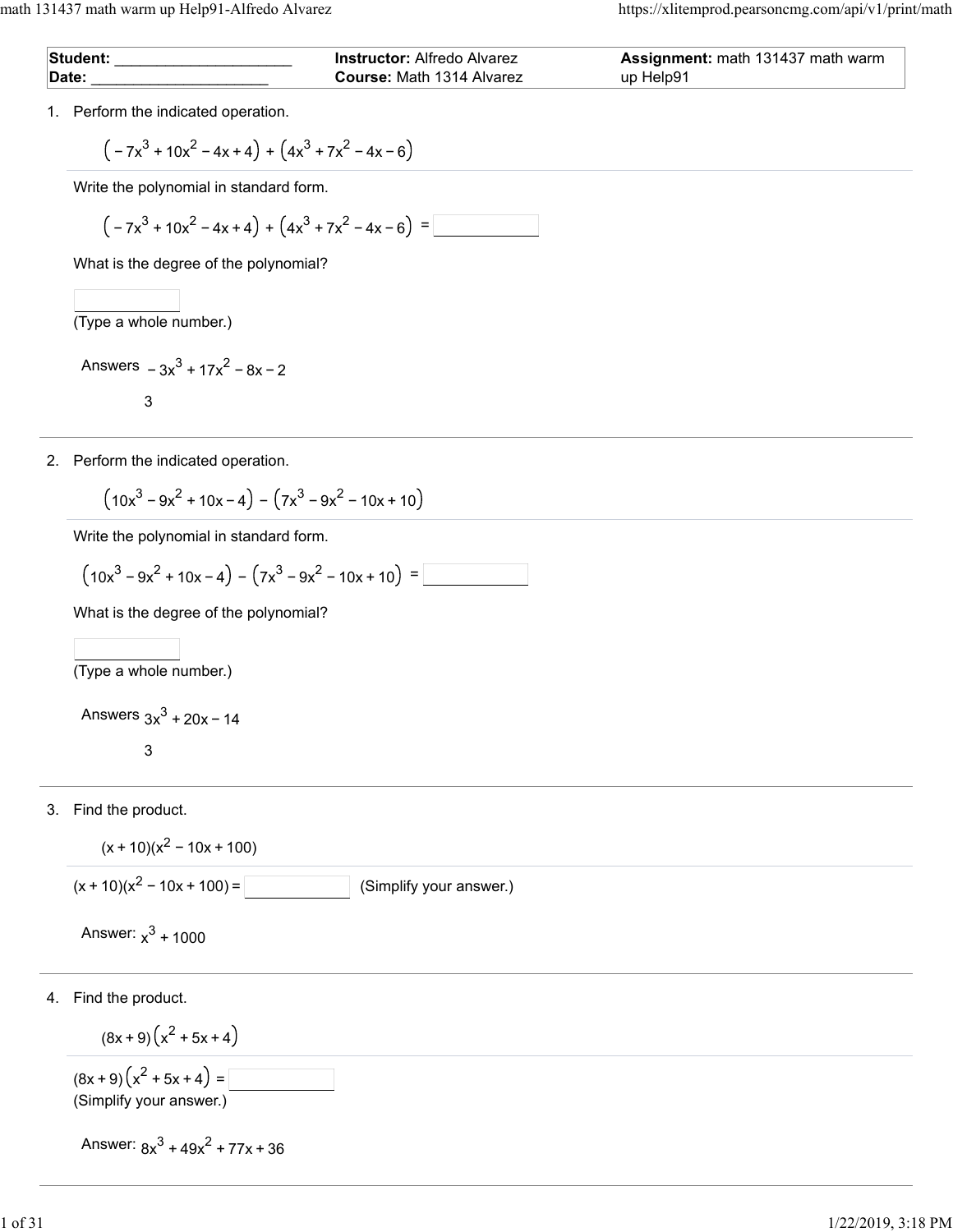5. Multiply.

```
6.
Find the product.
7.
Use the FOIL method to multiply the binomials.
8.
Find the product.
9.
Find the product
10.
Find the product.
      (x + 2)(x + 1)(x + 2)(x + 1) = (Simplify your answer.)
    Answer: x^2 + 3x + 2(x - 14)(x + 5)(x - 14)(x + 5) =Answer: x^2 - 9x - 70(4x + 1)(3x + 5)(4x + 1)(3x + 5) = (Simplify your answer.)
    Answer: 12x^2 + 23x + 5(4x - 5)(2x + 7)(4x - 5)(2x + 7) =Answer: 8x^2 + 18x - 35(2x^2 - 3)(7x^2 - 6)(2x<sup>2</sup> - 3) (7x<sup>2</sup> - 6) = (Simplify your answer.)
    Answer: 14x^4 - 33x^2 + 18(x - 7)(x + 7)(x - 7)(x + 7) = (Simplify your answer.)
     Answer: x^2 - 49
```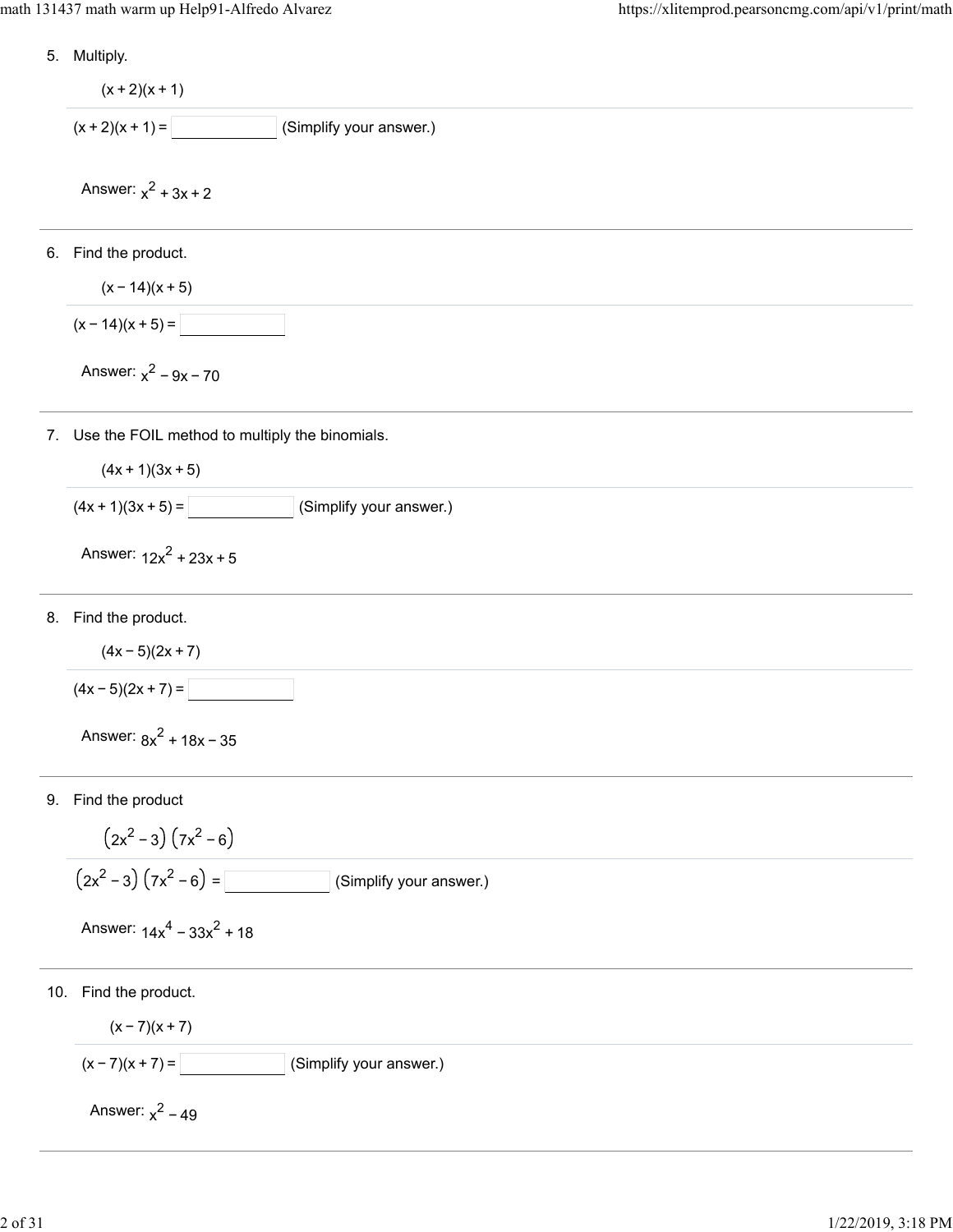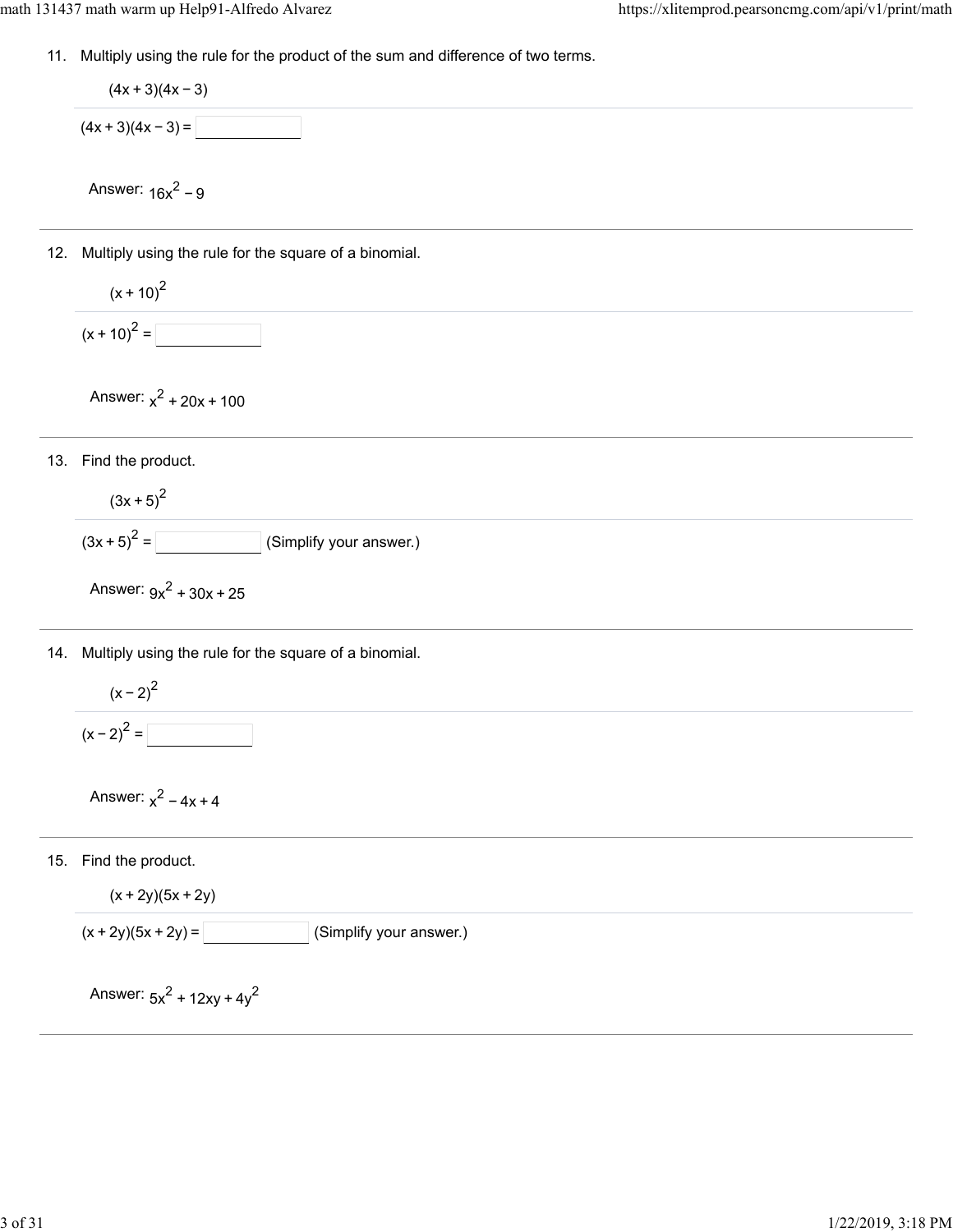16. Use the FOIL method to multiply the binomials.

$$
(x-4y)(6x+7y)
$$
  
(x-4y)(6x+7y) = (Simplify your answer.)  
Answer:  $6x^2 - 17xy - 28y^2$ 

- 17. Use the FOIL method to multiply the binomials.
	- $(4xy + 1)(2xy 5)$
	- $(4xy + 1)(2xy 5) =$  (Simplify your answer.)
	- Answer:  $8x^2y^2 18xy 5$
- 18. Find the product.

$$
(8x + 5y)^2
$$

$$
(8x+5y)^2 =
$$

Answer:  $64x^2 + 80xy + 25y^2$ 

- 19. Multiply using the rule for the product of the sum and difference of two terms.
	- $(6x + 5y)(6x 5y)$

 $(6x + 5y)(6x - 5y) =$ 

Answer:  $36x^2 - 25y^2$ 

20. Factor the polynomial using the greatest common factor. If there is no common factor other than 1 and the polynomial cannot be factored, so state.

 $16x + 40$ 

Select the correct choice below and fill in any answer boxes within your choice.

- $\bigcirc$  **A.** 16x + 40 =
- **B.** The polynomial is prime.

Answer: A. 16x + 40 = **8(2x + 5)**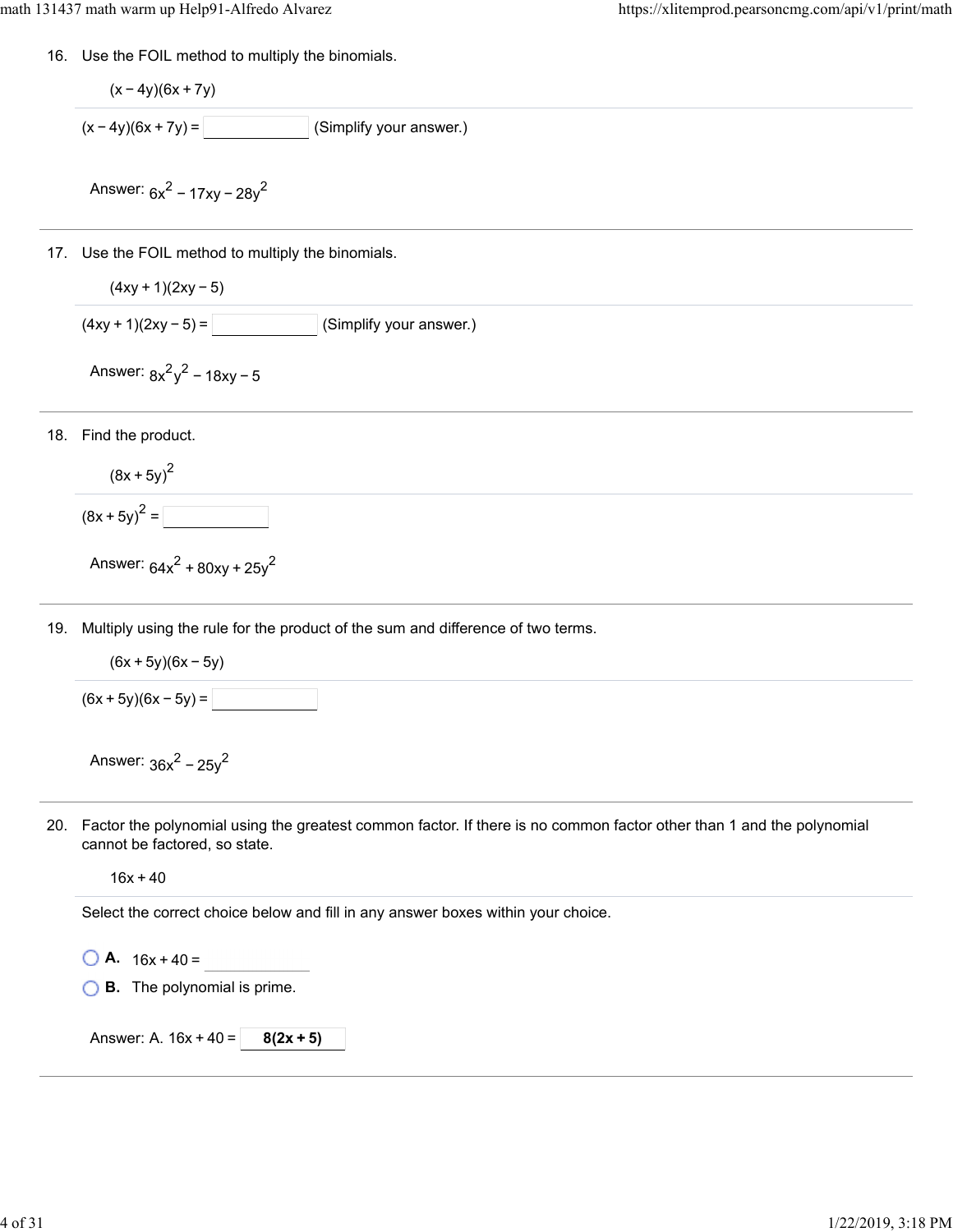21. Factor the greatest common factor from the polynomial.

 $30x^2 + 28x$ 

Select the correct choice below and fill in any answer boxes within your choice.

- $\bigcirc$  **A.**  $30x^2 + 28x =$
- **B.** The polynomial is prime.

Answer: A.  $30x^2 + 28x = 2x(15x + 14)$ 

22. Factor out the greatest common factor.

$$
8x^2-48x
$$

Select the correct choice below and, if necessary, fill in the answer box to complete your choice.

```
\bigcirc A. 8x^2 - 48x =
```
**B.** The polynomial is prime.

Answer: A.  $8x^2 - 48x = 8x(x - 6)$ 

23. Factor out the greatest common factor in the expression.

$$
3x^4 - 9x^3 + 33x^2
$$

Select the correct choice below and fill in any answer boxes within your choice.

**A.**  $3x^4 - 9x^3 + 33x^2 =$ 

**B.** The polynomial is prime.

```
Answer: A. 3x^4 - 9x^3 + 33x^2 = 3x^2 (x^2 - 3x + 11)
```
24. Factor out the greatest common factor.

```
x(x + 16) - 14(x + 16)
```
Select the correct choice below and fill in any answer boxes within your choice.

**A.**  $x(x + 16) - 14(x + 16) =$  (Type your answer in factored form.)

**B.** The polynomial is prime.

Answer: A. x(x + 16) − 14(x + 16) =  $(x - 14)(x + 16)$  (Type your answer in factored form.)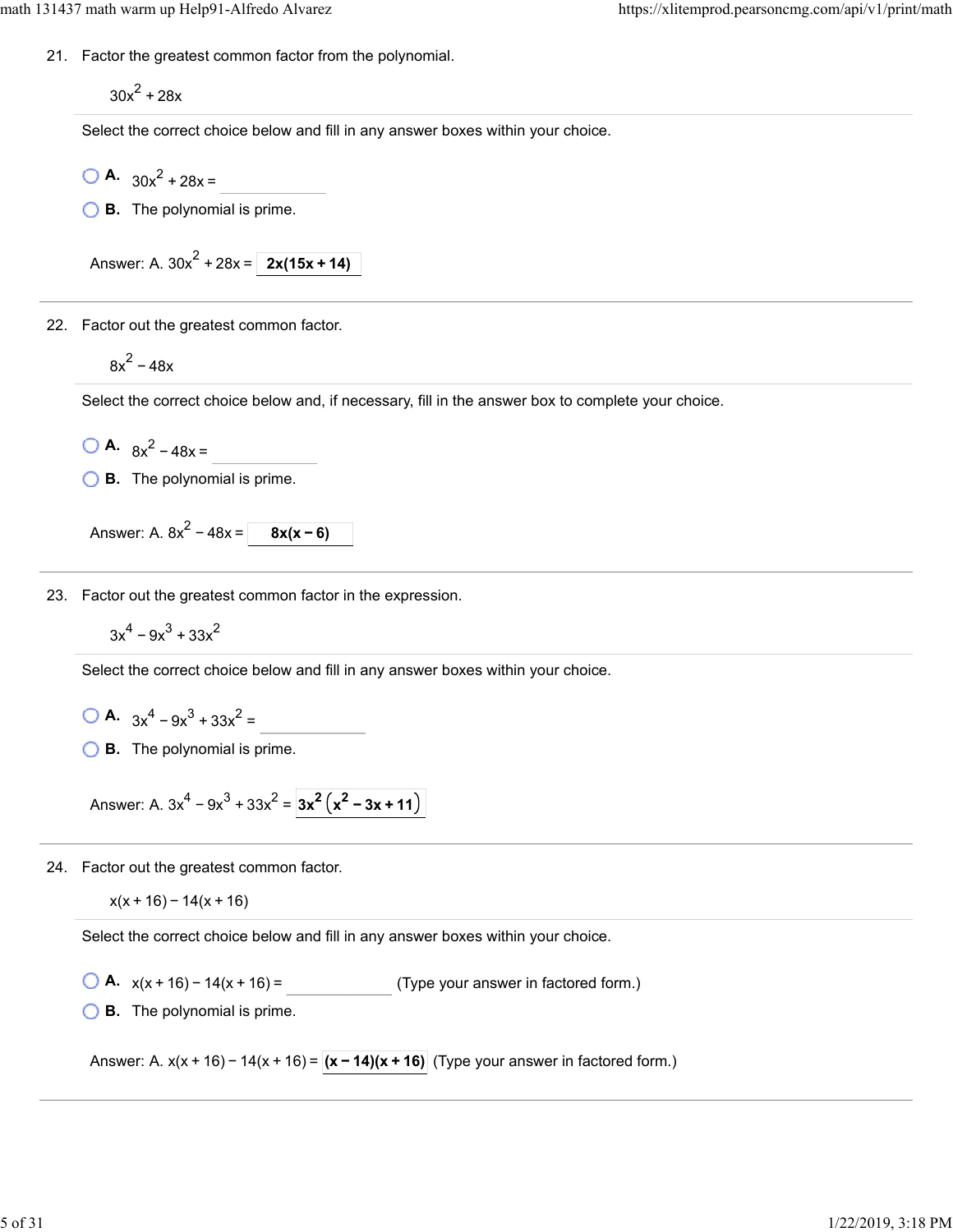25. Factor by grouping.

 $x^3 - 5x^2 + 6x - 30$ 

Select the correct choice below and fill in any answer boxes within your choice.

$$
A. x^3 - 5x^2 + 6x - 30 = 0
$$

**B.** The polynomial is prime.

Answer: A.  $x^3 - 5x^2 + 6x - 30 = (x - 5)(x^2 + 6)$ 

26. Factor the following by grouping.

 $x^3 - 6x^2 + 5x - 30$ 

Select the correct choice below and, if necessary, fill in the answer box to complete your choice.

$$
A. \quad x^3 - 6x^2 + 5x - 30 = 0
$$

**B.** The polynomial is prime.

Answer: A.  $x^3 - 6x^2 + 5x - 30 = (x^2 + 5)(x - 6)$ 

27. Factor the following by grouping.

$$
x^2 + 9x - 3x - 27
$$

Select the correct choice below and, if necessary, fill in the answer box to complete your choice.

**A.**  $x^2 + 9x - 3x - 27 =$ 

**B.** The polynomial is prime.

Answer: A.  $x^2 + 9x - 3x - 27 = (x + 9)(x - 3)$ 

28. Factor the given polynomial.

 $x^2$  + 18x + 77

Select the correct choice below and, if necessary, fill in the answer box within your choice.

$$
A. \t x^2 + 18x + 77 =
$$

**B.** The polynomial is prime.

Answer: A.  $x^2$  + 18x + 77 =  $(x + 11)(x + 7)$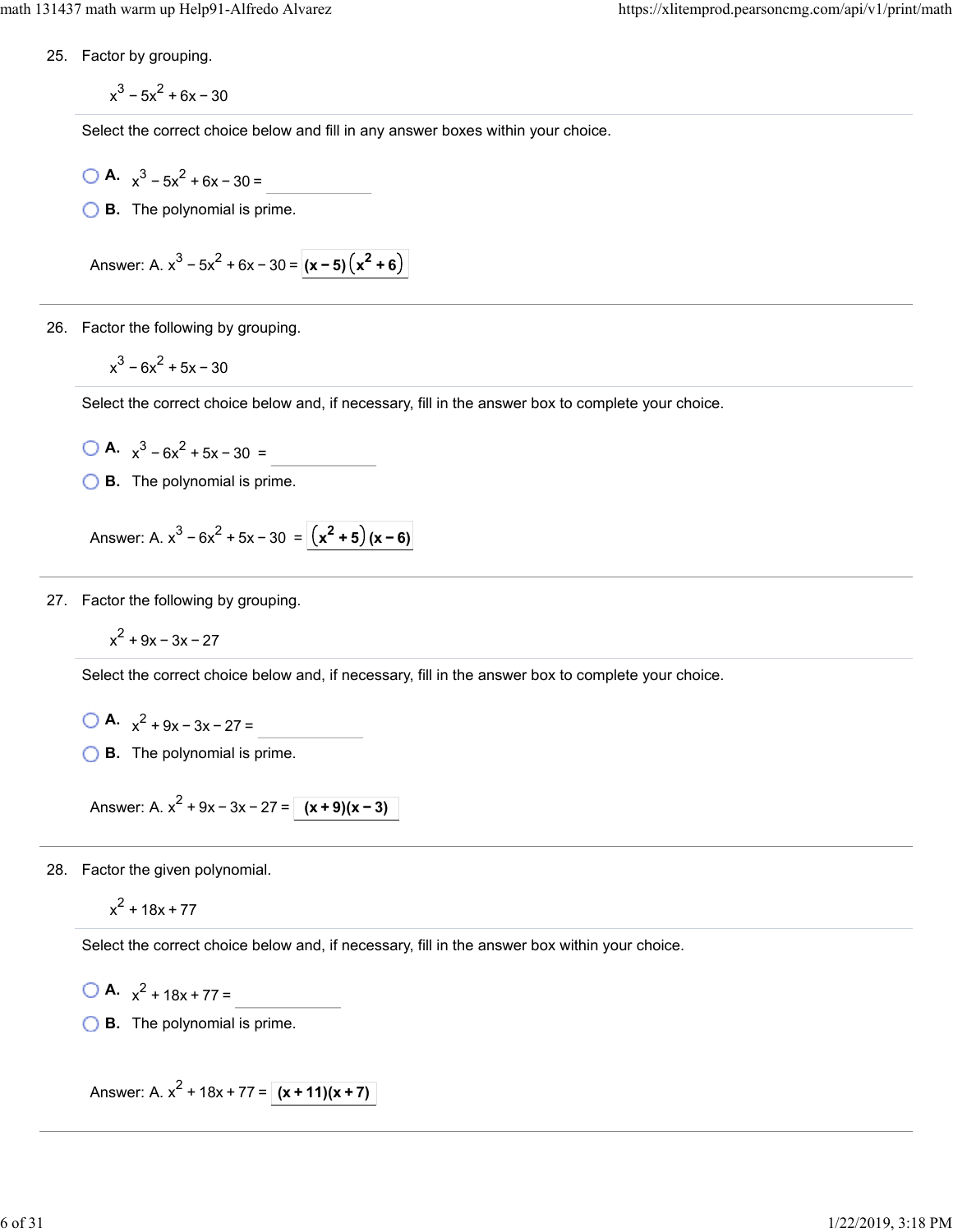29. Factor the given polynomial.

 $x^2$  + 18x + 77

Select the correct choice below and, if necessary, fill in the answer box within your choice.

- $\bigcirc$  **A.**  $x^2 + 18x + 77 =$
- **B.** The polynomial is prime.

Answer: A.  $x^2$  + 18x + 77 =  $(x + 11)(x + 7)$ 

30. Factor the trinomial, or state that the trinomial is prime.

$$
x^2-4x-32
$$

Select the correct choice below and fill in any answer boxes within your choice.

 $\bigcirc$  **A.**  $x^2 - 4x - 32 =$ 

**B.** The polynomial is prime.

Answer: A.  $x^2 - 4x - 32 = (x - 8)(x + 4)$ 

31. Factor the given polynomial.

 $x^2 - 10x + 24$ 

Select the correct choice below and, if necessary, fill in the answer box within your choice.

**A.**  $x^2 - 10x + 24 =$ 

**B.** The polynomial is prime.

Answer: A.  $x^2 - 10x + 24 = \sqrt{(x - 6)(x - 4)}$ 

32. Factor the trinomial completely.

$$
7x^2-34x-5
$$

Select the correct choice below and, if necessary, fill in the answer box to complete your choice.

 $\overline{OA}$ .  $7x^2 - 34x - 5 =$  (Factor completely.)

**B.** The polynomial is prime.

Answer: A.  $7x^2 - 34x - 5 = (7x + 1)(x - 5)$  (Factor completely.)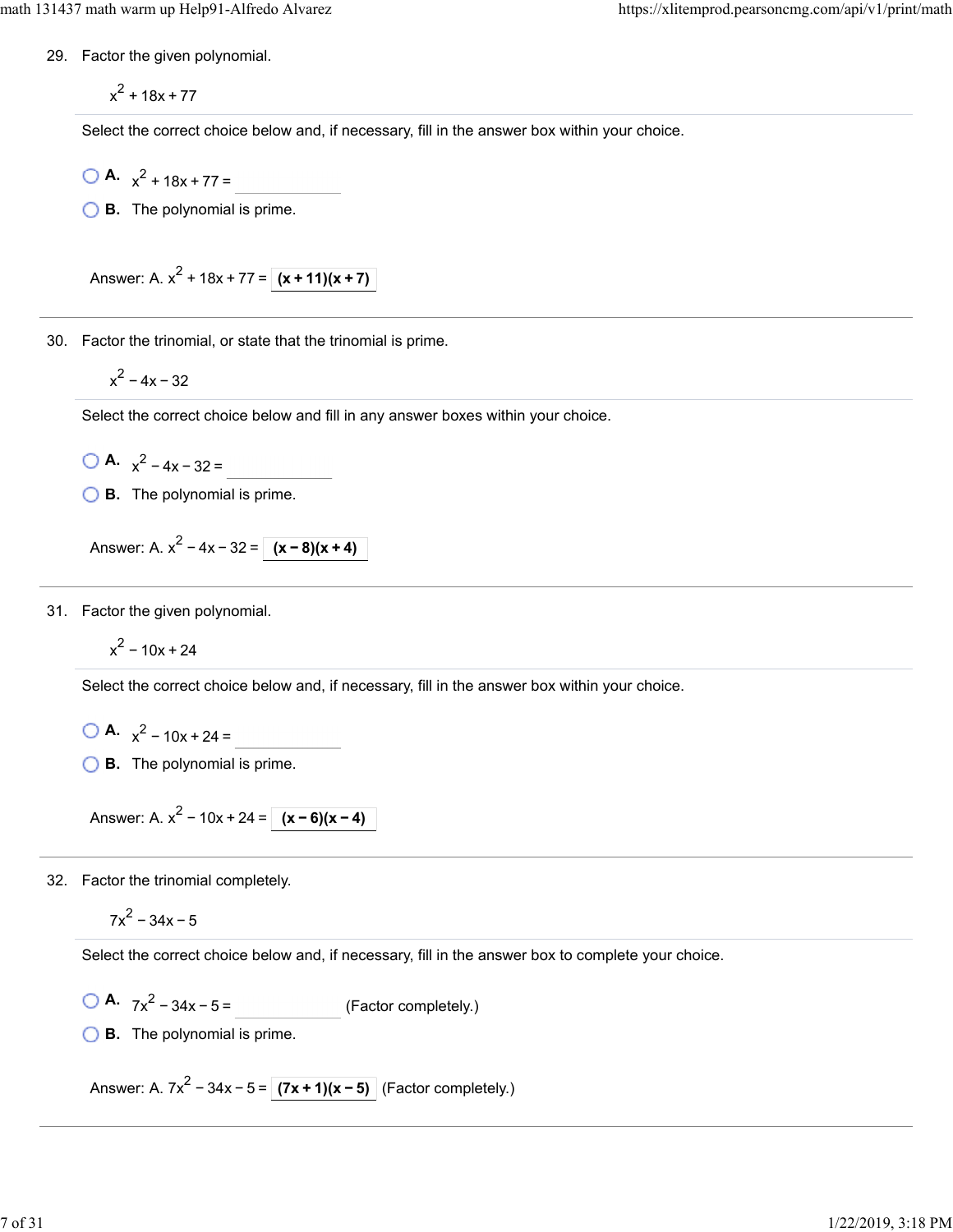33. Factor the trinomial, or state that the trinomial is prime.

 $3a^2 - 4a - 20$ 

Select the correct choice below and fill in any answer boxes within your choice.

- $\bigcirc$  **A.**  $3a^2 4a 20 =$
- **B.** The polynomial is prime.

Answer: A.  $3a^2 - 4a - 20 = (3a - 10)(a + 2)$ 

34. Factor the following trinomial, or state that the trinomial is prime.

 $6x^2 - 13x + 6$ 

Select the correct choice below, and if necessary, fill in the answer box to complete your choice.

$$
A = 6x^2 - 13x + 6 =
$$

**B.** The trinomial is prime.

Answer: A.  $6x^2 - 13x + 6 = (2x - 3)(3x - 2)$ 

35. Factor the trinomial, or state that the trinomial is prime.

$$
4y^2 + 29y + 7
$$

Select the correct choice below and fill in any answer boxes within your choice.

**A.**  $4y^2 + 29y + 7 =$ 

**B.** The polynomial is prime.

Answer: A. 
$$
4y^2 + 29y + 7 = (y + 7)(4y + 1)
$$

36. Factor completely.

 $21x^2 - 82x + 40$ 

Select the correct choice below and, if necessary, fill in the answer box to complete your choice.

$$
\begin{array}{ccc}\n\bullet & 21x^2 - 82x + 40 = \\
\bullet & \text{(Factor completely.)}\n\end{array}
$$

**B.** The polynomial is prime.

Answer: A. 21x<sup>2</sup> − 82x + 40 =  $(7x - 4)(3x - 10)$  (Factor completely.)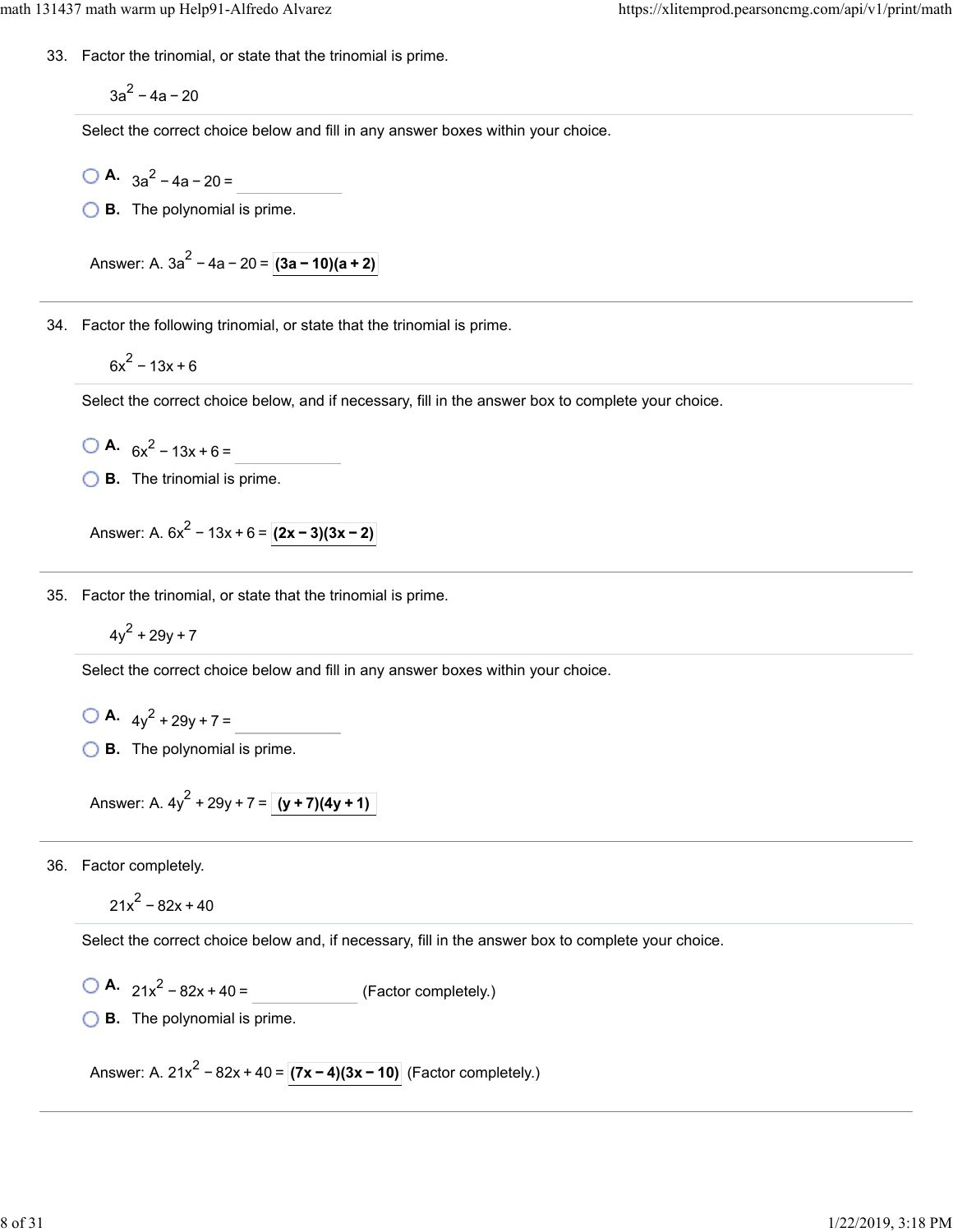37. Factor the trinomial completely.

 $3a^2 + 5ab + 2b^2$ 

Select the correct choice below and fill in any answer boxes within your choice.

- $\bigcirc$  **A.**  $3a^2 + 5ab + 2b^2 =$
- **B.** The polynomial is prime.

Answer: A.  $3a^2 + 5ab + 2b^2 = (3a + 2b)(a + b)$ 

38. Factor the trinomial, or state that the trinomial is prime.

 $5a^2 - 6ab - 32b^2$ 

Select the correct choice below and fill in any answer box within your choice.

- $\bigcirc$  **A.**  $5a^2 6ab 32b^2 =$
- **B.** The polynomial is prime.

Answer: A.  $5a^2 - 6ab - 32b^2 = (5a - 16b)(a + 2b)$ 

39. Factor the difference of two squares.

$$
x^2-25
$$

Select the correct choice below and fill in any answer boxes within your choice.

- **A.**  $x^2 25 =$
- **B.** The polynomial is prime.

Answer: A.  $x^2 - 25 = (x + 5)(x - 5)$ 

40. Factor the difference of two squares.

 $4x^2 - 9$ 

Select the correct choice below and fill in any answer boxes within your choice.

 $\bigcirc$  **A.**  $4x^2 - 9 =$ 

**B.** The polynomial is prime.

Answer: A.  $4x^2 - 9 = (2x + 3)(2x - 3)$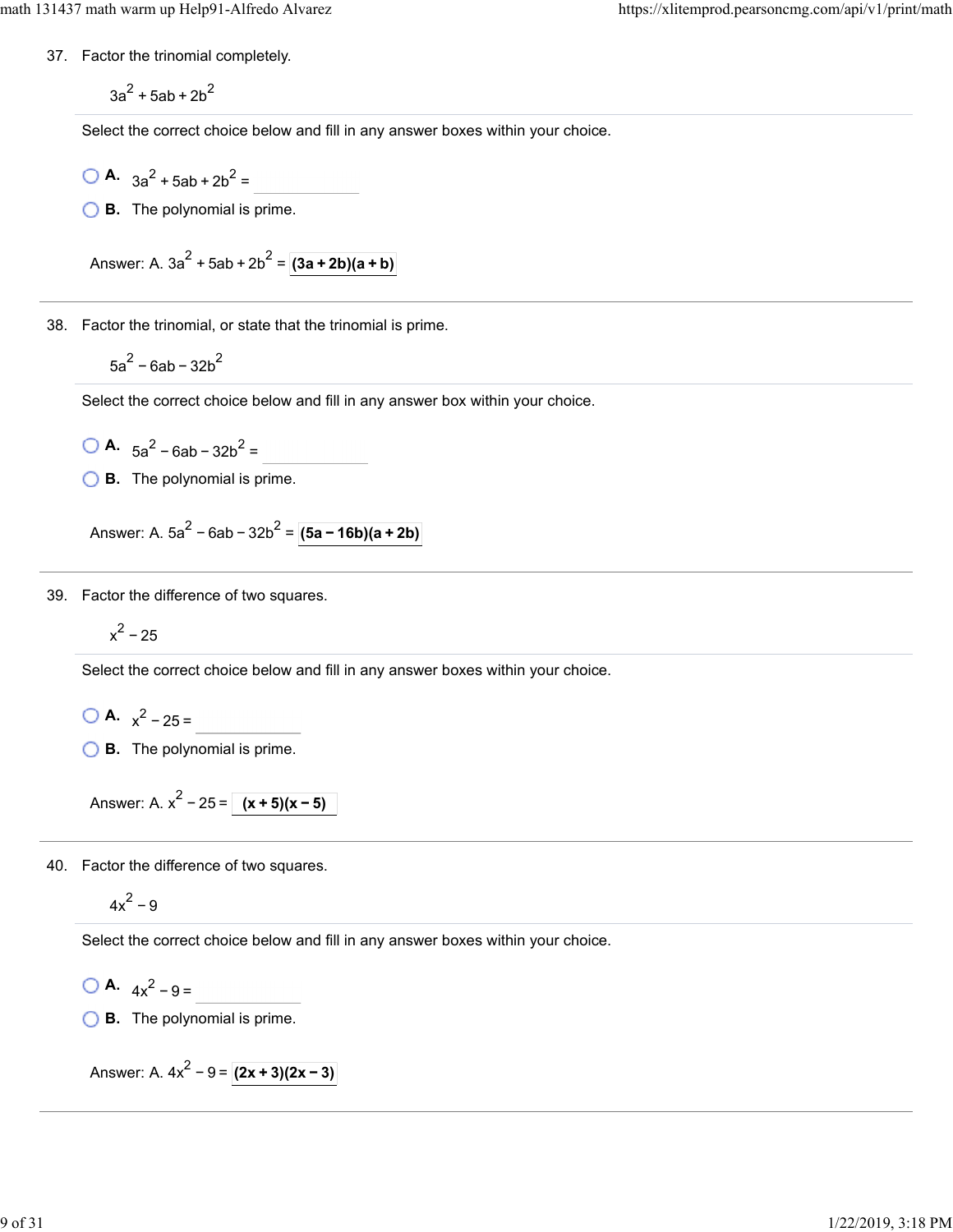41. Factor the difference of two squares.

 $144x^2 - 169y^2$ 

Select the correct choice below and fill in any answer boxes within your choice.

- $\bigcirc$  **A.**  $144x^2 169y^2 =$
- **B.** The polynomial is prime.

Answer: A.  $144x^2 - 169y^2 = (12x + 13y)(12x - 13y)$ 

- 42. Factor the following perfect square trinomial.
	- $y^2 + 30y + 225$  $y^2 + 30y + 225 =$  (Factor completely.)

Answer:  $(y + 15)^2$ 

43. Factor the perfect square.

 $x^2 - 12x + 36$ 

Select the correct choice below and fill in any answer boxes within your choice.

 $\bigcirc$  **A.**  $x^2 - 12x + 36 =$ 

**B.** The polynomial is prime.

```
Answer: A. x^2 - 12x + 36 = | (x - 6)^2
```
44. Factor the following perfect square trinomial.

 $100x^2 + 20x + 1$ 

 $100x<sup>2</sup> + 20x + 1 =$  (Factor completely.)

Answer:  $(10x + 1)^2$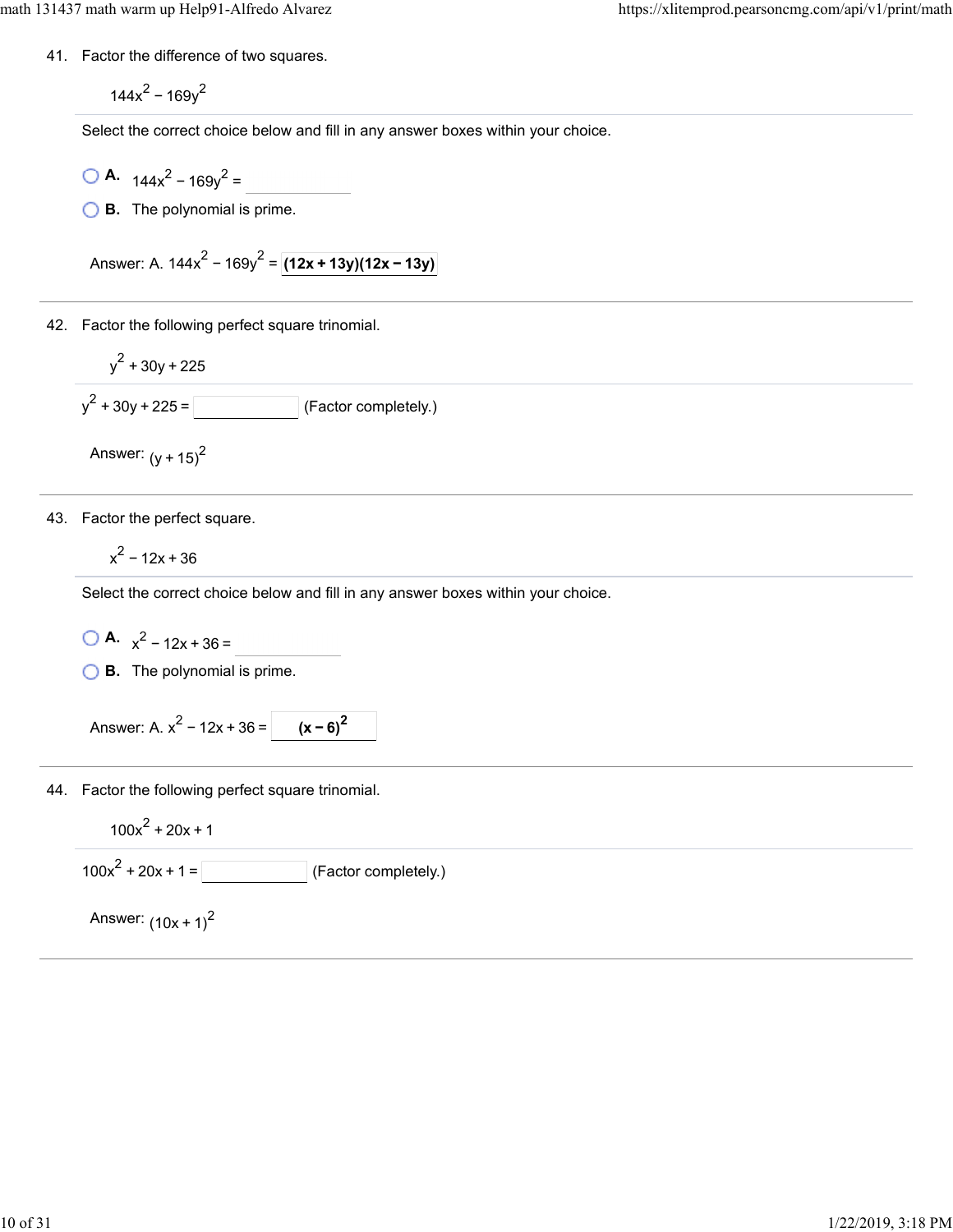45. Factor the trinomial completely.

 $4x^2 + 20x + 16$ 

Select the correct choice below and fill in any answer boxes within your choice.

 $\bigcirc$  **A.**  $4x^2 + 20x + 16 =$ (Factor completely.)

**B.** The polynomial is prime.

Answer: A.  $4x^2 + 20x + 16 = 4(x + 1)(x + 4)$  (Factor completely.)

46. Factor completely, or state that the polynomial is prime.

 $x^3 - 3x^2 - 4x + 12$ 

Select the correct choice below and, if necessary, fill in the answer box within your choice.

 $\bigcirc$  **A.**  $x^3 - 3x^2 - 4x + 12 =$ 

**B.** The polynomial is prime.

Answer: A.  $x^3 - 3x^2 - 4x + 12 = |(x-3)(x+2)(x-2)|$ 

47. Factor the expression completely or state that the polynomial is prime.

 $3x^2 - 3x - 90$ 

Select the correct choice below and fill in any answer boxes within your choice.

**A.**  $3x^2 - 3x - 90 =$ (Factor completely.)

**B.** The polynomial is prime.

Answer: A. 3x<sup>2</sup> – 3x – 90 =  $\sqrt{3(x+5)(x-6)}$  (Factor completely.)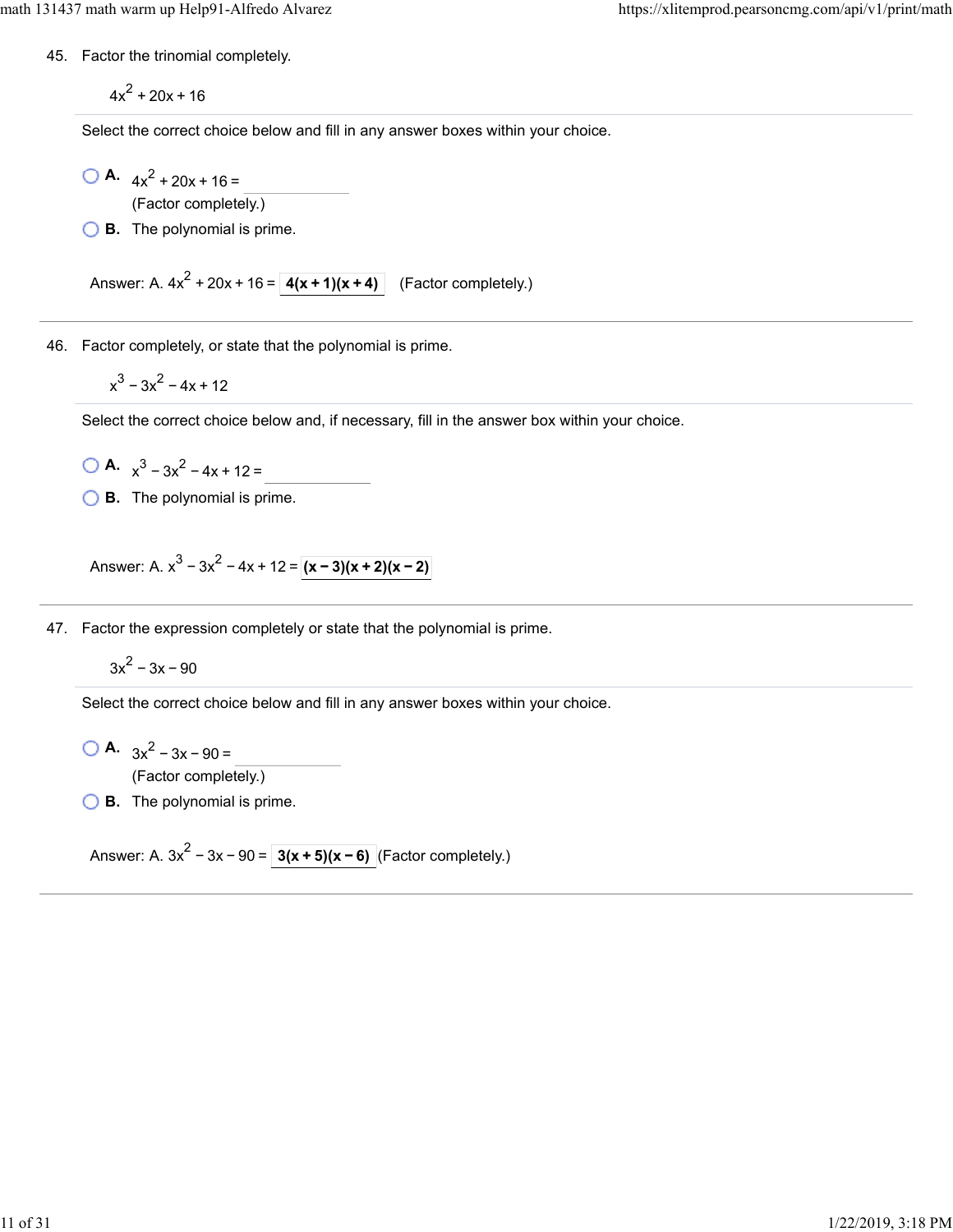- 48. Find all numbers for which the rational expression is undefined. If the rational expression is defined for all real numbers, so state.
	- x  $x + 3$

Type the values for which the rational expression is undefined. Select the correct choice below and, if necessary, fill in the answer box to complete your choice.

- **A.** (Use a comma to separate answers as needed.)
- **B.** The rational expression is defined for all real numbers.

| Answer: A. | $-3$ | $\vert$ (Use a comma to separate answers as needed.) |
|------------|------|------------------------------------------------------|
|------------|------|------------------------------------------------------|

49. Find all numbers for which the rational expression is undefined. If the rational expression is defined for all real numbers, state this.

$$
\frac{y-1}{y^2-1}
$$

Type the values for which the rational expression is undefined. Select the correct choice below and fill in any answer boxes within your choice.

**A.** (Use a comma to separate answers as needed.)

**B.** The rational expression is defined for all real numbers.

Answer: A.  $\vert -1,1 \vert$  (Use a comma to separate answers as needed.)

50. Find all numbers that must be excluded from the domain of the rational expression.

$$
\frac{x-4}{x^2+5x+4}
$$

Type the values for which the rational expression is undefined. Select the correct choice below and fill in any answer boxes within your choice.

**A.** (Use a comma to separate answers as needed.)

**B.** The rational expression is defined for all real numbers.

Answer: A.  $\begin{bmatrix} -1, -4 \\ \end{bmatrix}$  (Use a comma to separate answers as needed.)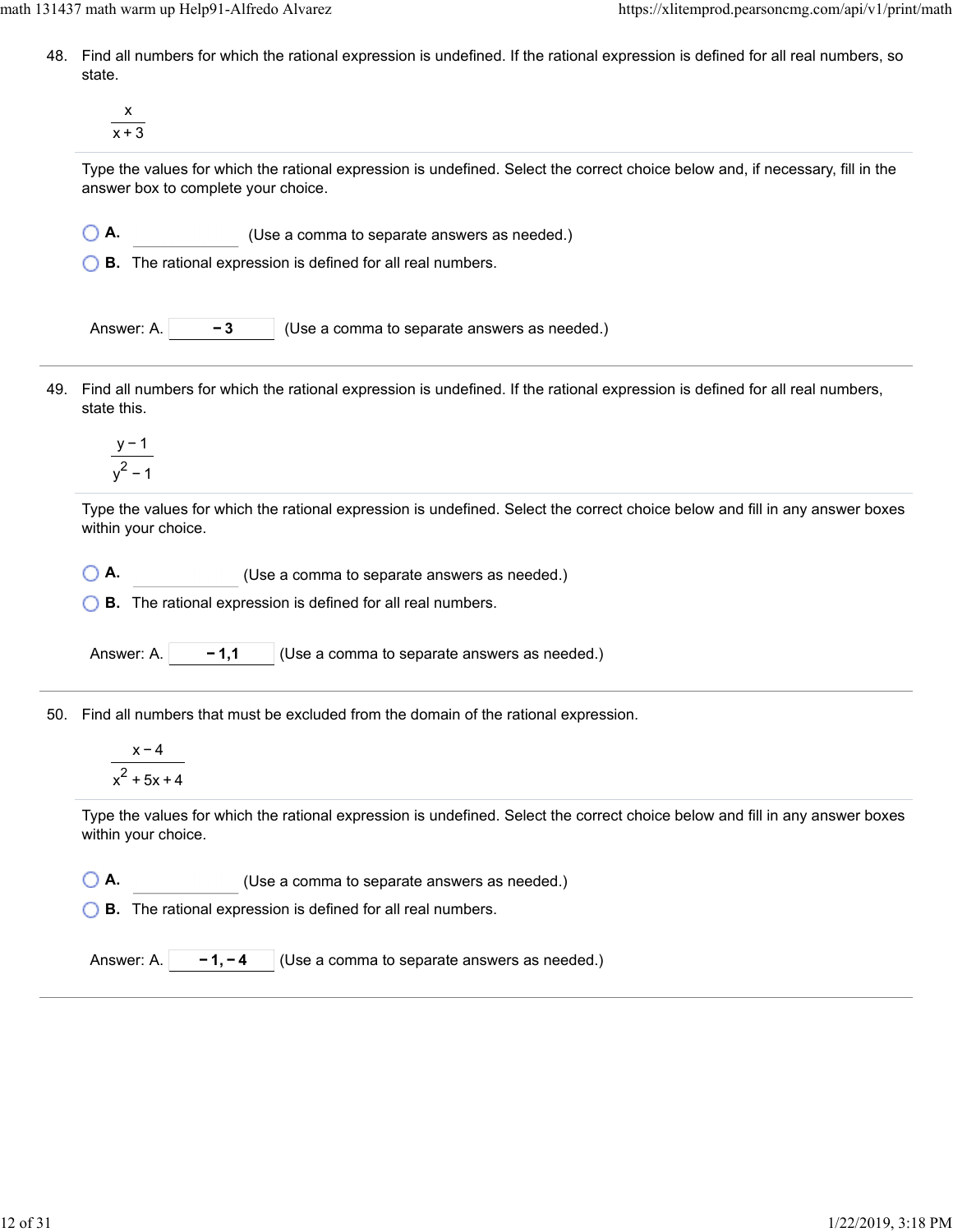math 131437 math warm up Help91-Alfredo Alvarez https://xlitemprod.pearsoncmg.com/api/v1/print/math

51. Simplify the rational expression. Find all numbers that must be excluded from the domain of the simplified rational expression in order for it to be equivalent to the original expression.

$$
\frac{3x-15}{x^2-10x+25}
$$

Simplify the rational expression.

(Simplify your answer. Use positive exponents only.) 3x − 15  $\frac{1}{x^2 - 10x + 25}$ 

Find the numbers that must be excluded from the domain of the simplified rational expression in order for it to be equivalent to the original expression. Select the correct choice below and, if necessary, fill in the answer box to complete your choice.

 $\bigcirc$  **A.**  $x \neq$  (Use a comma to separate answers as needed.)

**B.** There are no numbers excluded from the domain.

Answers 3 x−5

A.  $x \neq 5$  **5** (Use a comma to separate answers as needed.)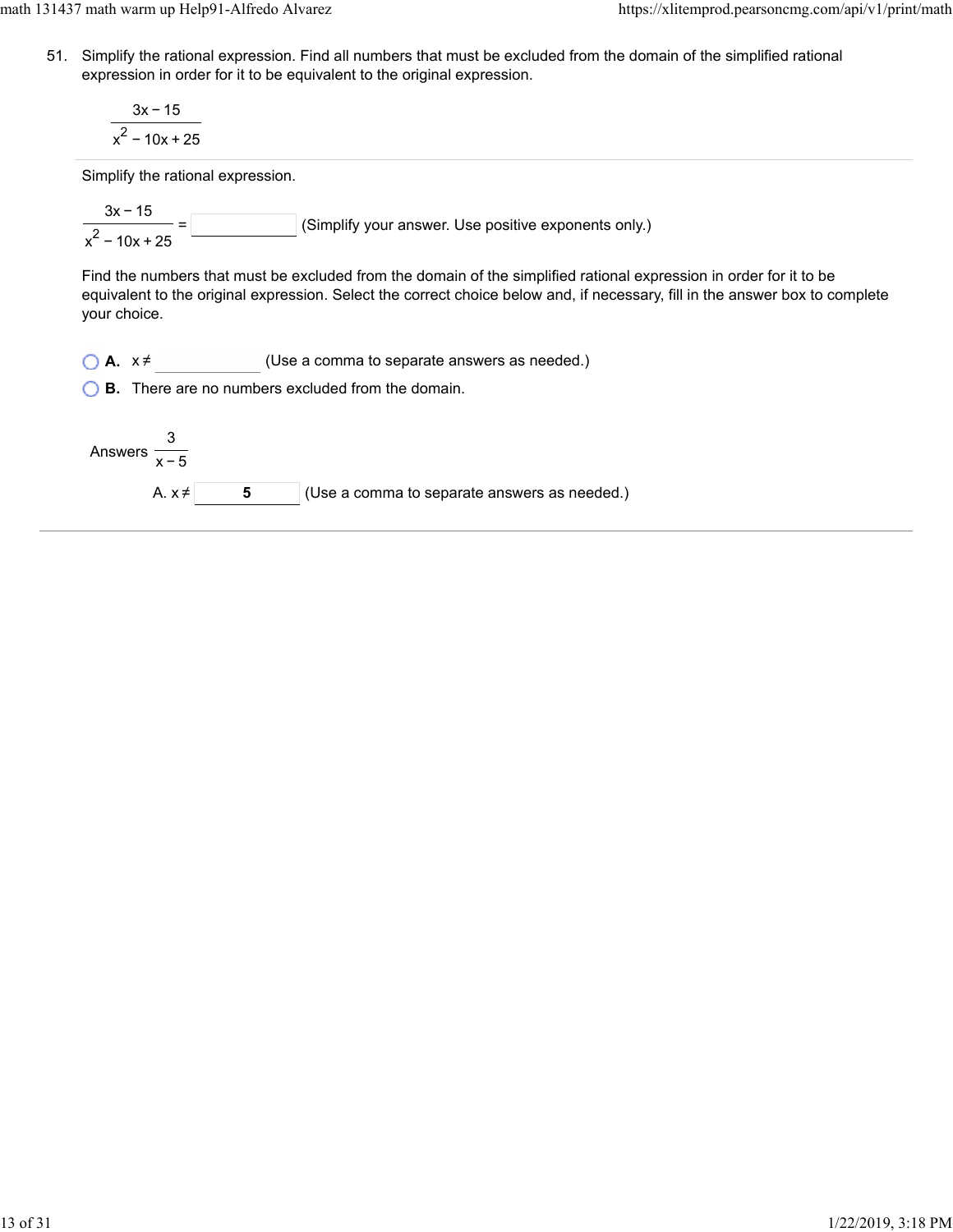Find seven ordered pairs to the equation  $y = x^2 - 4$ . Then determine its graph.  $y = x^2 - 4$ 

Choose the graph that connects the points.

| X              | у |
|----------------|---|
| 3              |   |
| $-2$           |   |
|                |   |
| 0              |   |
| 1              |   |
| $\overline{c}$ |   |
| 3              |   |



# Answers 5

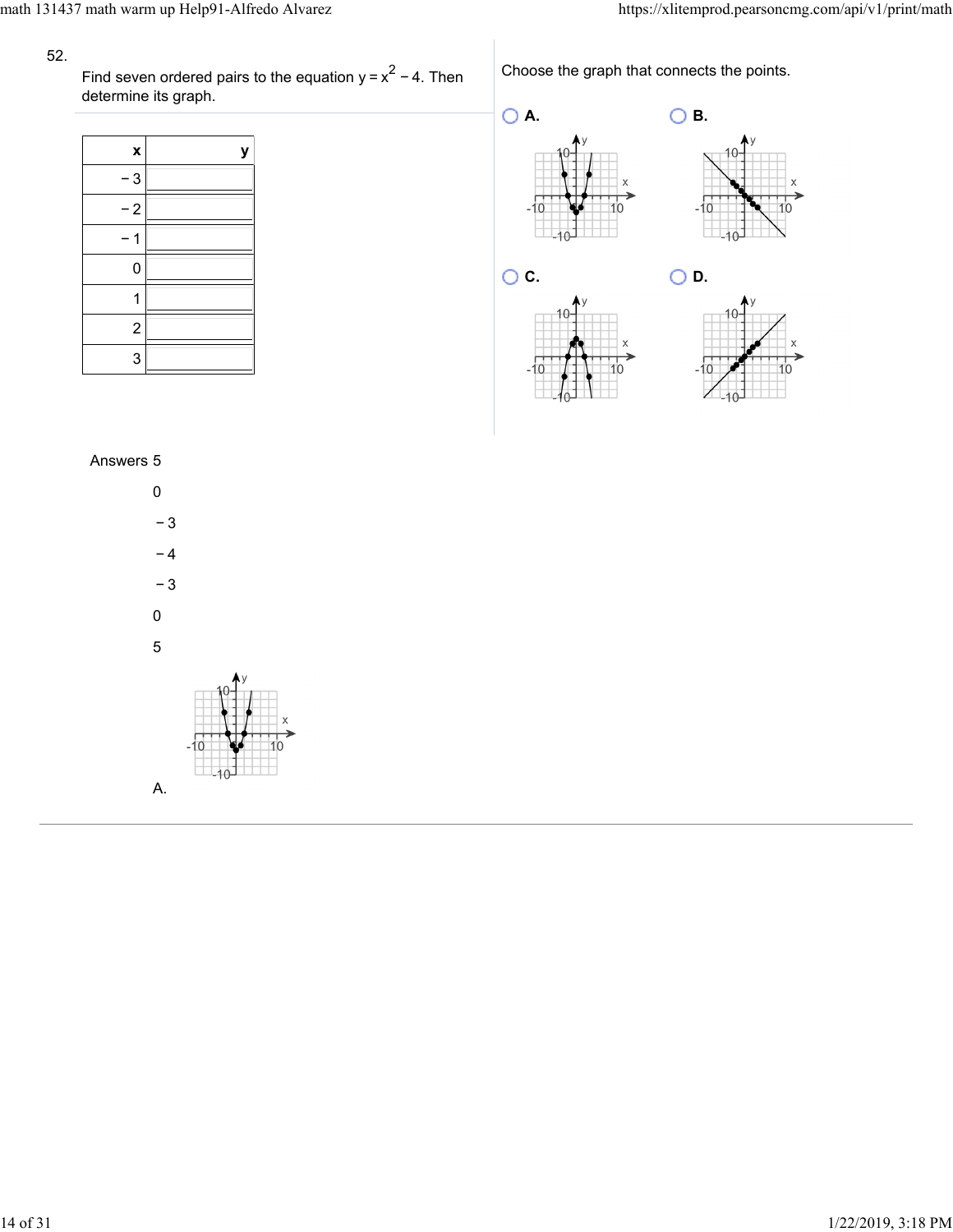Graph the equation  $y = x - 2$ . Let  $x = -3$ ,  $-2$ ,  $-1$ , 0, 1, 2, and 3.

Find the following y-values. Then choose the correct graph of the equation to the right.

| X              | у |
|----------------|---|
| $-3$           |   |
| $-2$           |   |
|                |   |
| 0              |   |
|                |   |
| $\overline{2}$ |   |
| 3              |   |











Answers − 5

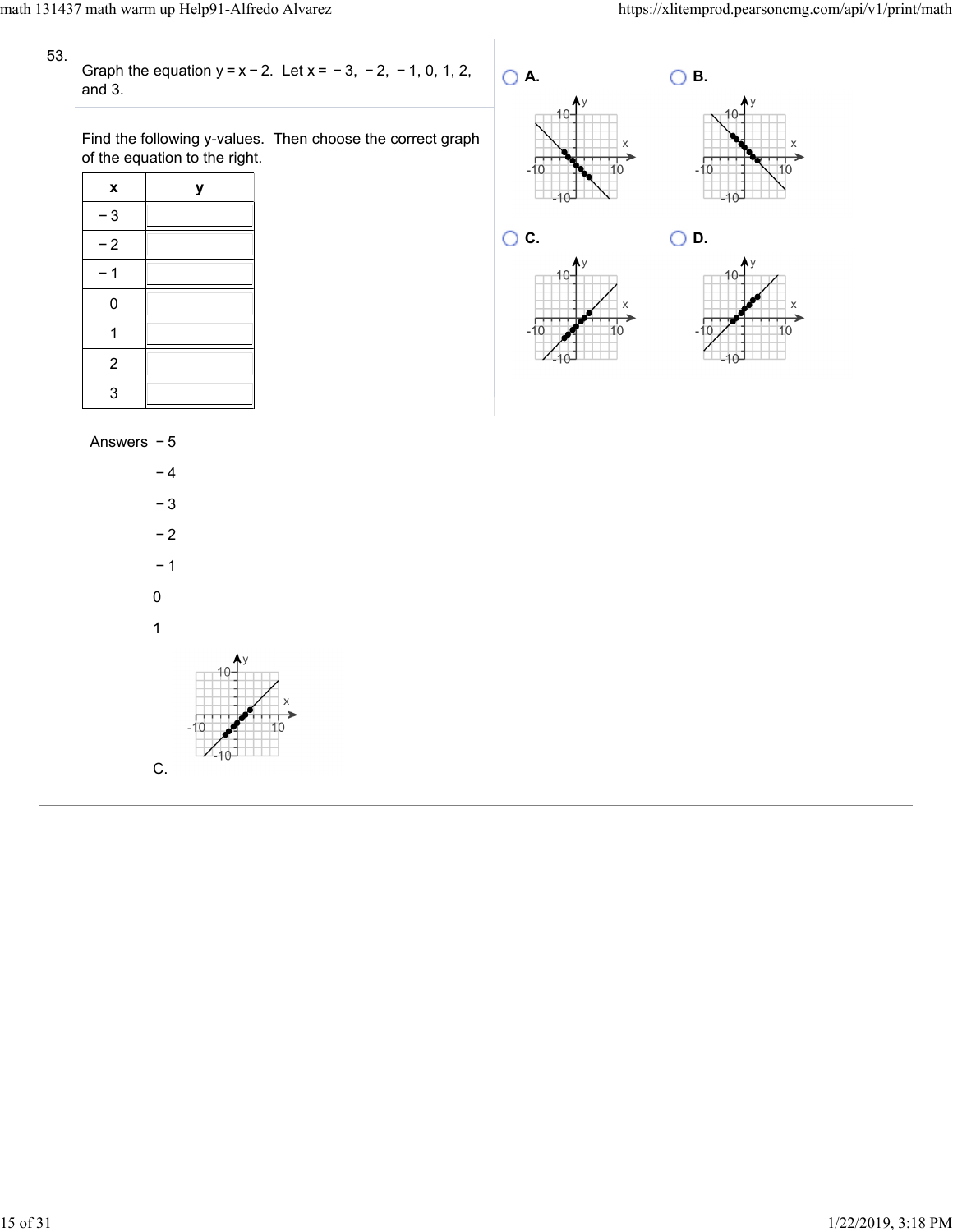Graph the equation. Let  $x = -3$ ,  $-2$ ,  $-1$ , 0, 1, 2, and 3.  $y = 3x - 4$ 

| X              | у |
|----------------|---|
| $-3$           |   |
| $-2$           |   |
|                |   |
| 0              |   |
|                |   |
| $\overline{2}$ |   |
| 3              |   |

Choose the graph on the right that connects the points.

Answers − 13



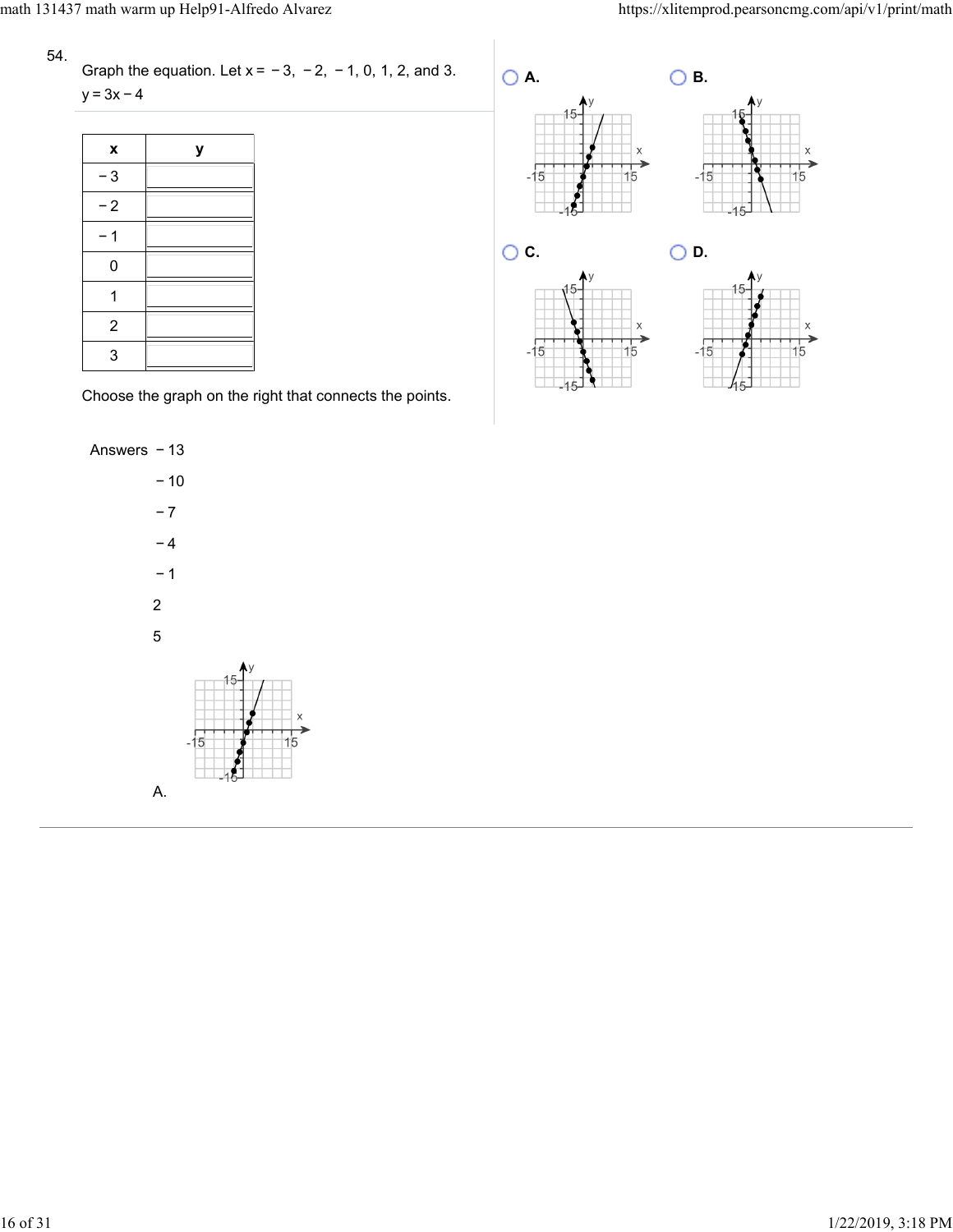| 55. | Use the graph to the right to complete the following. For the<br>graph, tick marks along the axes represent one unit each.<br>a. Determine the x-intercepts, if any.<br><b>b.</b> Determine the y-intercepts, if any.<br>a. What is/are the x-intercept(s)? Select the correct choice<br>below and, if necessary, fill in the answer box to complete<br>your choice. |                                                                                                                                     | Х<br>-6 |  |
|-----|----------------------------------------------------------------------------------------------------------------------------------------------------------------------------------------------------------------------------------------------------------------------------------------------------------------------------------------------------------------------|-------------------------------------------------------------------------------------------------------------------------------------|---------|--|
|     |                                                                                                                                                                                                                                                                                                                                                                      | A. The x-intercept(s) is/are<br>(Type an integer or a simplified fraction.<br>Use a comma to separate answers as                    |         |  |
|     |                                                                                                                                                                                                                                                                                                                                                                      | needed.)                                                                                                                            |         |  |
|     |                                                                                                                                                                                                                                                                                                                                                                      | <b>B.</b> There is no x-intercept.                                                                                                  |         |  |
|     | <b>b.</b> What is/are the y-intercept(s)? Select the correct choice<br>below and, if necessary, fill in the answer box to complete<br>your choice.                                                                                                                                                                                                                   |                                                                                                                                     |         |  |
|     |                                                                                                                                                                                                                                                                                                                                                                      | A. The y-intercept(s) is/are                                                                                                        |         |  |
|     |                                                                                                                                                                                                                                                                                                                                                                      | (Type an integer or a simplified fraction.<br>Use a comma to separate answers as<br>needed.)                                        |         |  |
|     |                                                                                                                                                                                                                                                                                                                                                                      | <b>B.</b> There is no y-intercept.                                                                                                  |         |  |
|     |                                                                                                                                                                                                                                                                                                                                                                      | Answers A. The x-intercept(s) is/are<br>5<br>(Type an integer or a simplified fraction. Use a comma to separate answers as needed.) |         |  |
|     | A. The y-intercept(s) is/are<br>(Type an integer or a simplified fraction. Use a comma to separate answers as needed.)                                                                                                                                                                                                                                               |                                                                                                                                     |         |  |
| 56. | x-intercepts.                                                                                                                                                                                                                                                                                                                                                        | Use factoring to solve the quadratic equation. Check by substitution or by using a graphing utility and identifying                 |         |  |
|     |                                                                                                                                                                                                                                                                                                                                                                      | $x^2 - 2x - 48 = 0$                                                                                                                 |         |  |

The solution set is  $\{\_\_\_\_\_\_\right\}.$ (Use a comma to separate answers as needed. Type repeated roots only once.)

Answer: − 6,8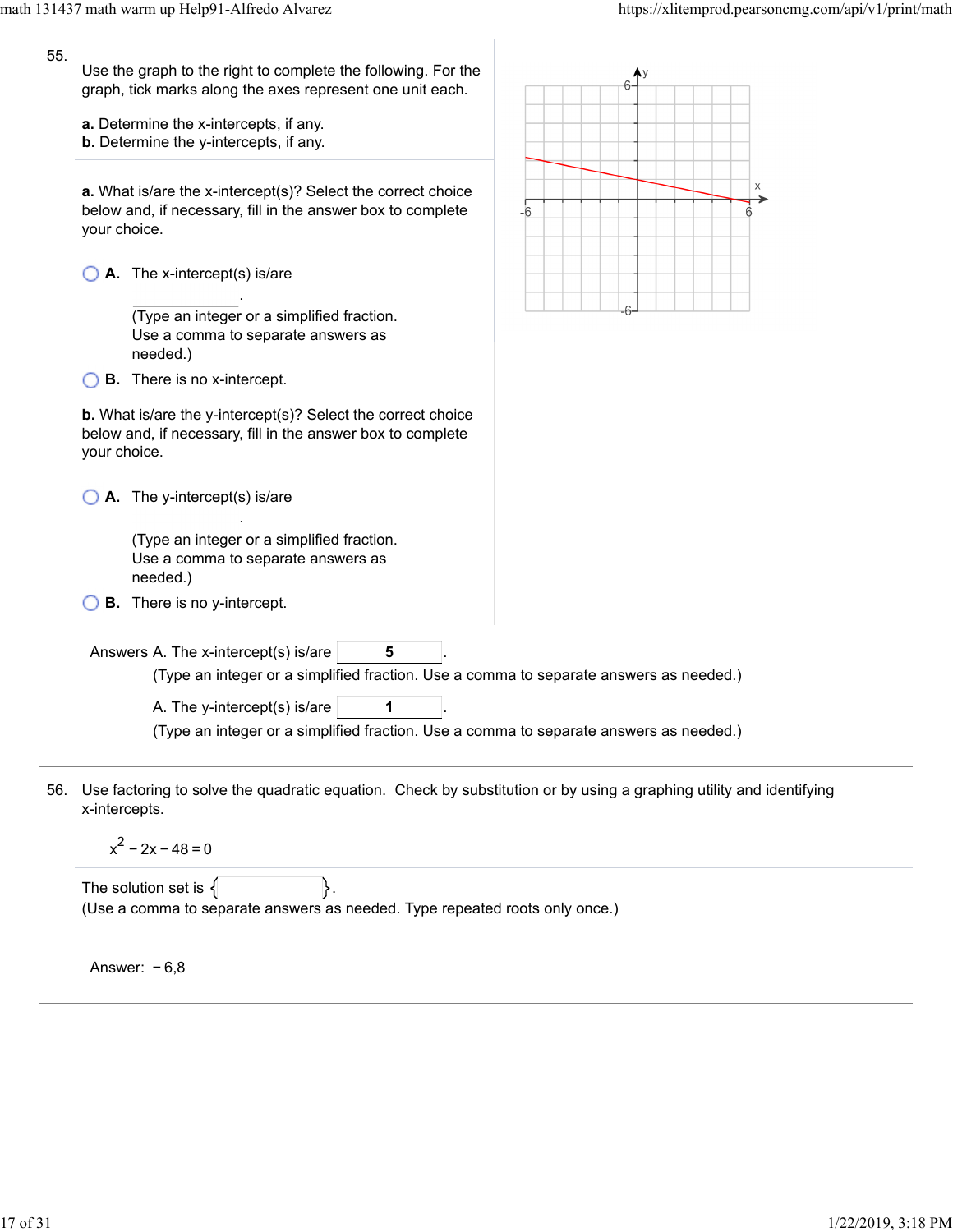57. Solve the equation by factoring.

$$
x^2 = 3x + 40
$$

The solution set is  $\{$ (Use a comma to separate answers as needed.)

Answer: 8, − 5

58. Solve the equation by factoring.

$$
8x^2 + 10x - 7 = 0
$$

The solution set is  $\{$ (Use a comma to separate answers as needed.)

Answer: 1  $\frac{1}{2}$ , – 7  $\overline{4}$ 

59. Use factoring to solve the quadratic equation. Check by substitution or by using a graphing utility and identifying x-intercepts.

 $2x^2 = 5x + 42$ 

The solution set is  $\{$ (Use commas to separate answers as needed. Type repeated roots only once.)

Answer: 
$$
-\frac{7}{2},6
$$

60. Use factoring to solve the quadratic equation. Check by substitution or by using a graphing utility and identifying x-intercepts.

 $3x^2 + 15x = 0$ 

The solution set is  $\{\vert$   $\vert$  . (Use a comma to separate answers as needed.)

Answer: 0, − 5

61. Solve the equation by the square root property.

$$
(x-5)^2 = 25
$$

What is the solution set?

 $\}$  (Use a comma to separate answers as needed.)

Answer: 0, 10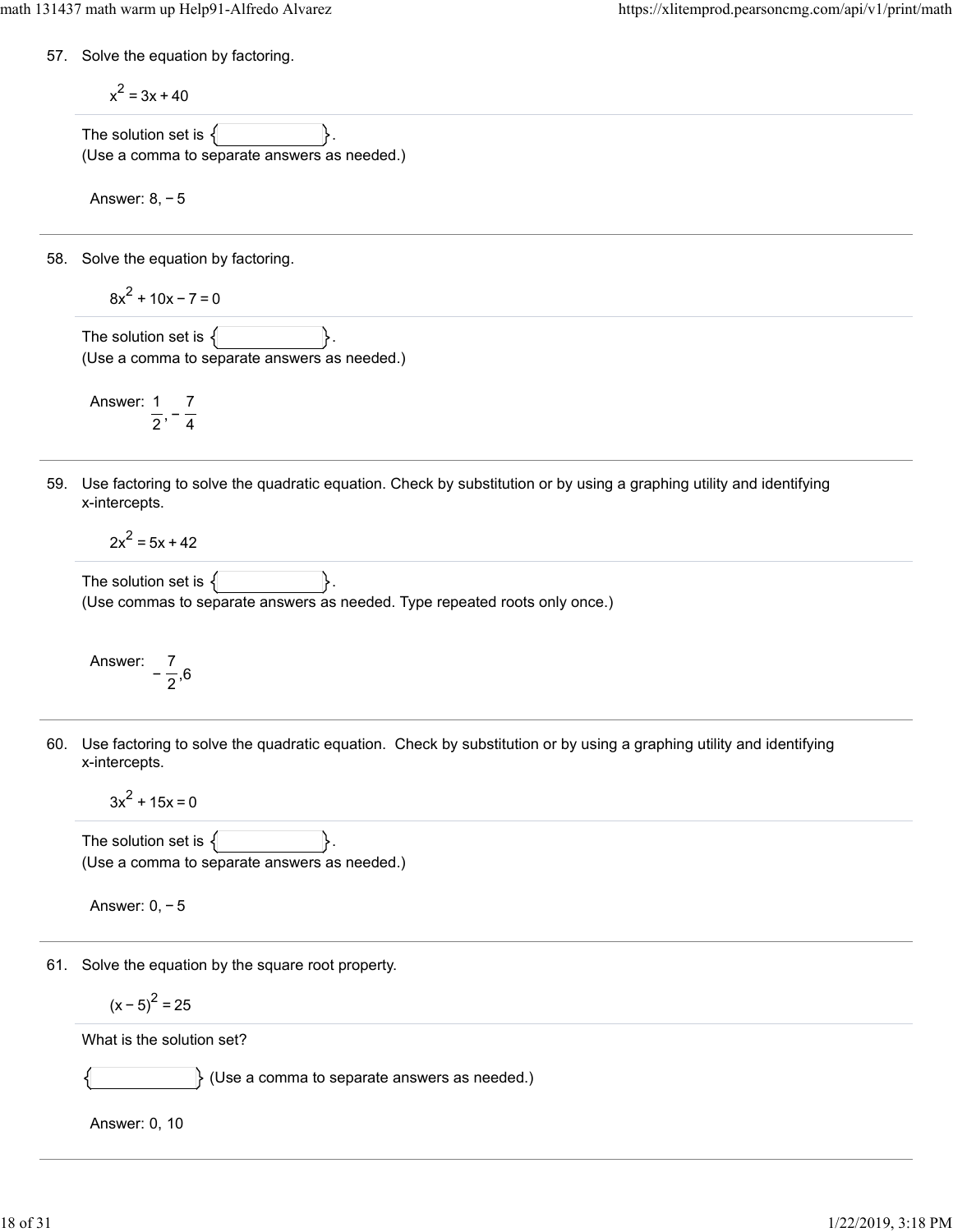62. Solve the quadratic equation by completing the square.

$$
x^2 + 4x = 77
$$
  
What is the solution set?

(Use a comma to separate answers as needed.)

Answer: 7, − 11

63. Solve the quadratic equation by completing the square.

$$
x^2-4x=2
$$

The solution set is  $\{$ (Use a comma to separate answers as needed. Type an exact answer, using radicals as needed.)

Answer:  $2 + \sqrt{6}$ ,  $2 - \sqrt{6}$ 

64. Solve the following equation using the quadratic formula.

 $x^2$  + 5x + 6 = 0

The solution set is  $\{$ (Type an exact answer, using radicals as needed. Use a comma to separate answers as needed.)

Answer: − 3, − 2

65. Solve the equation using the quadratic formula.

$$
x^2 + 13x + 8 = 0
$$

The solution set is  $\{\vert$   $\vert$  . (Type an exact answer, using radicals as needed. Use a comma to separate answers as needed.)

Answer:  $\frac{-13 + \sqrt{137}}{2}$ , − 13 − 137 2

66. Solve the following equation using the quadratic formula.

$$
2x^2 - 9x - 2 = 0
$$

The solution set is  $\{\vert$   $\vert$  . (Type an exact answer, using radicals as needed. Use a comma to separate answers as needed.)

Answer: 
$$
\frac{9 + \sqrt{97}}{4}, \frac{9 - \sqrt{97}}{4}
$$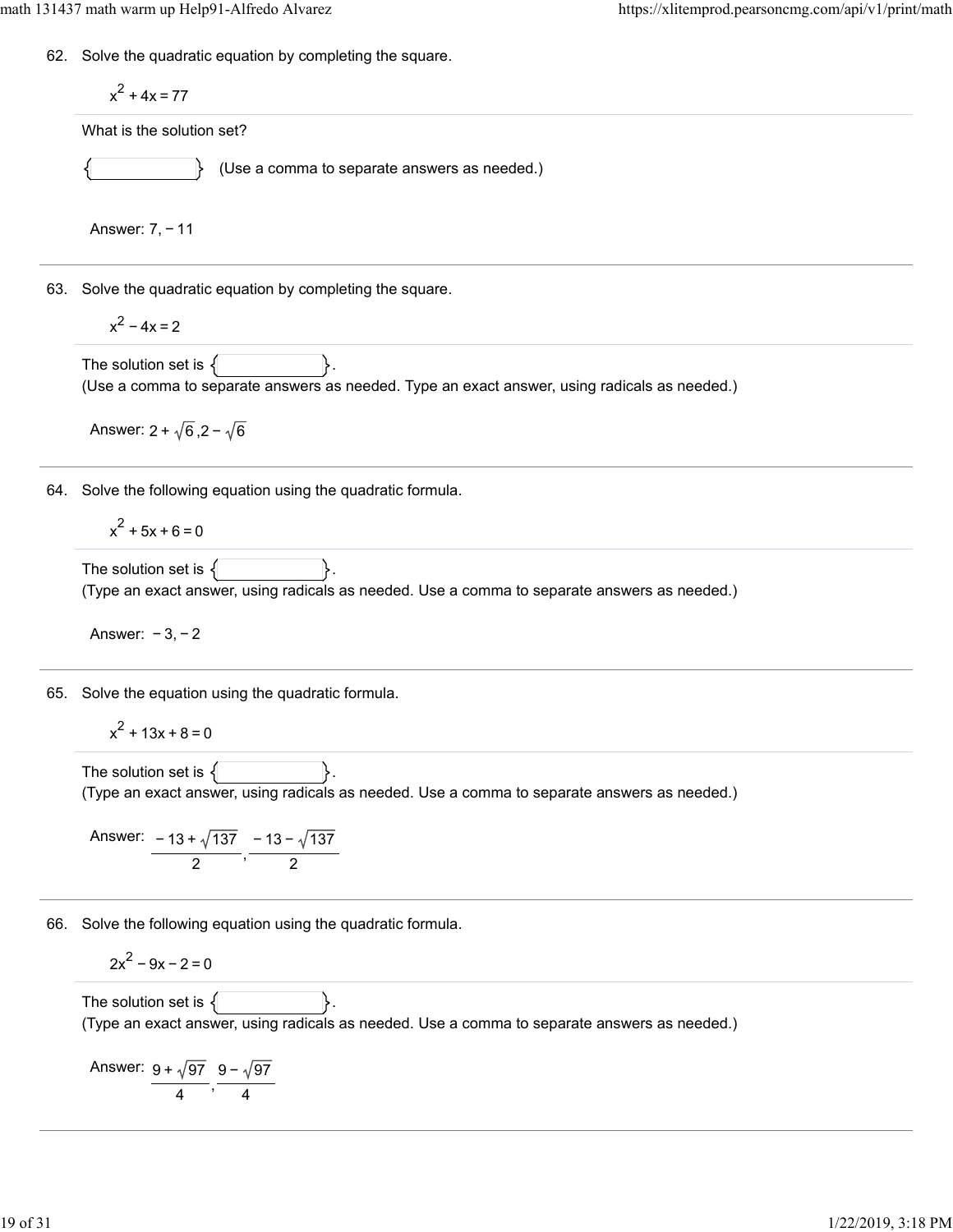math 131437 math warm up Help91-Alfredo Alvarez https://xlitemprod.pearsoncmg.com/api/v1/print/math

67.

Solve for x using the quadratic formula.

 $x^{2}$  – 10x + 50 = 0

The solution set is  $\{$ (Type an exact answer, using radicals as needed. Express complex numbers in terms of  $i$ . Use a comma to separate answers as needed.)

Answer:  $5 + 5i$ ,  $5 - 5i$ 

68. Solve the equation by the method of your choice.

$$
3x^2-7x=6
$$

The solution set is  $\{$ (Type an exact answer, using radicals as needed. Use a comma to separate answers as needed.)

Answer: 3, − 2 3

69. Solve the equation using any method.

$$
3x^2 + 7 = 22x
$$

The solution set is  $\{$ (Simplify your answer. Type an exact answer, using radicals and *i* as needed. Use a comma to separate answers as needed.)

Answer: 7, 1 3

70. Solve the equation by the method of your choice.

 $x^2$  + 6x = 5

The solution set is  $\{$ (Type an exact answer, using radicals as needed. Express complex numbers in terms of  $i$ . Use a comma to separate answers as needed.)

Answer:  $-3 + \sqrt{14}$ ,  $-3 - \sqrt{14}$ 

71. Solve the following equation.

$$
3x^2 - 30x + 75 = 0
$$

The solution set is  $\{$ (Use a comma to separate answers as needed.)

Answer: 5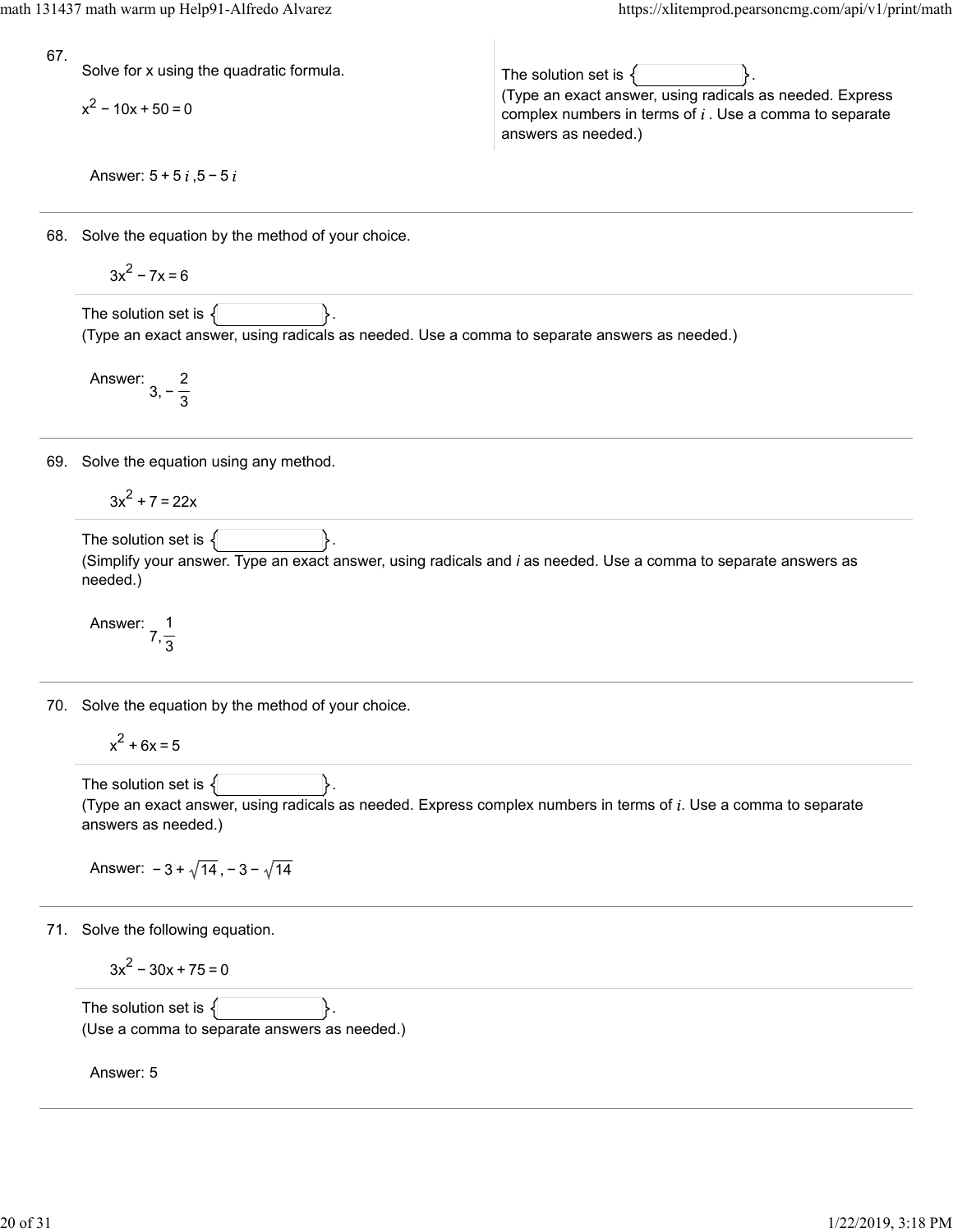72. Solve the given radical equation. Check all proposed solutions.

 $\sqrt{2x + 19} = x + 8$ Select the correct choice below and, if necessary, fill in the answer box to complete your choice.  $\overline{A}$ . The solution set is  $\{$ (Use a comma to separate answers as needed.) **B.** There is no solution. Answer: A. The solution set is  $\{\ \ -5\ \ \}$ . (Use a comma to separate answers as needed.) 73. Use interval notation to express the solution set and graph the solution set on a number line. − 4x ≥ 20 Select the correct choice below and, if necessary, fill in the answer box to complete your choice. **A.** The solution set is . (Type your answer using interval notation.) **B.** The solution set is  $\emptyset$ . Choose the correct graph of the inequality. **A. B. B.**  $-10 -8 -6 -4 -2 0 2 4 6 8 10$ 6 8 10  $\bigcirc$  C.  $\bigcirc$  **C.**  $\bigcirc$  **C.**  $\bigcirc$  **C.**  $\bigcirc$  **C.**  $\bigcirc$  **C.**  $\bigcirc$  **C.**  $\bigcirc$  **C.**  $\bigcirc$  **C.**  $\bigcirc$  **C.**  $\bigcirc$  **C.**  $\bigcirc$  **C.**  $\bigcirc$  **C.**  $\bigcirc$  **C.**  $\bigcirc$  **C.**  $\bigcirc$  **C.**  $\bigcirc$  **C.**  $\bigcirc$  **C.**  $\bigcirc$  **C.**  $\bigcirc$  **C.**  $\big$ Answers A. The solution set is  $\vert$   $\vert$   $\vert$   $\vert$   $\infty$ ,  $\vert$  5]  $\vert$  a. (Type your answer using interval notation.) **CHANGE HARASH CONTROL**<br>B. -10-8 -6 -4 -2 0 2 4 6 8 10 74. Solve the compound inequality. 3 < 2x − 1 ≤ 9 Select the correct choice below and, if necessary, fill in the answer box to complete your choice. **A.** The solution set is . (Type your answer in interval notation.) **B.** The solution set is the empty set. Answer: A. The solution set is **(2,5]** (Type your answer in interval notation.)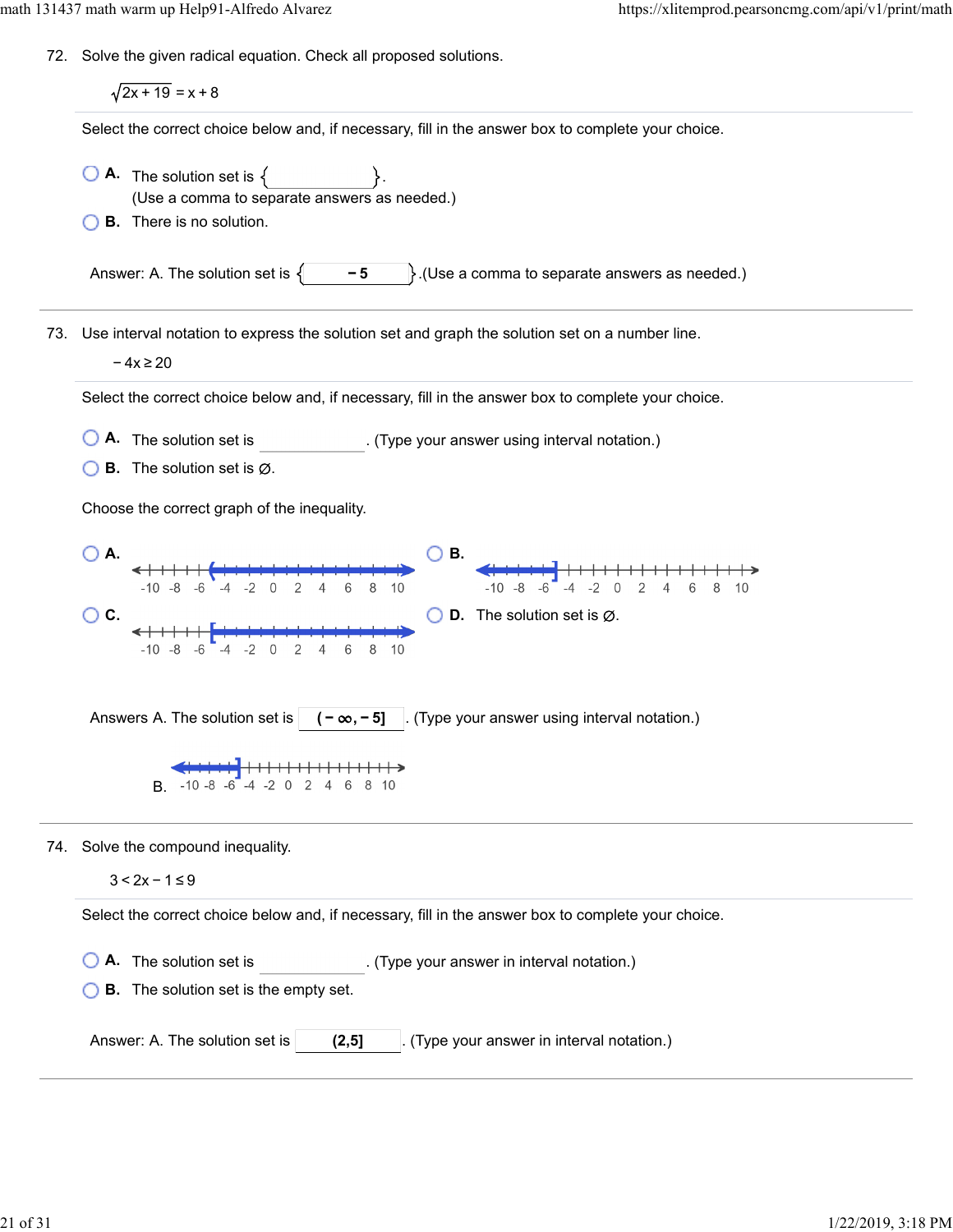

76. Find the domain of the function.

$$
f(x) = \sqrt{12 - 3x}
$$

What is the domain of f?

(Type your answer in interval notation.)

Answer:  $(-\infty, 4]$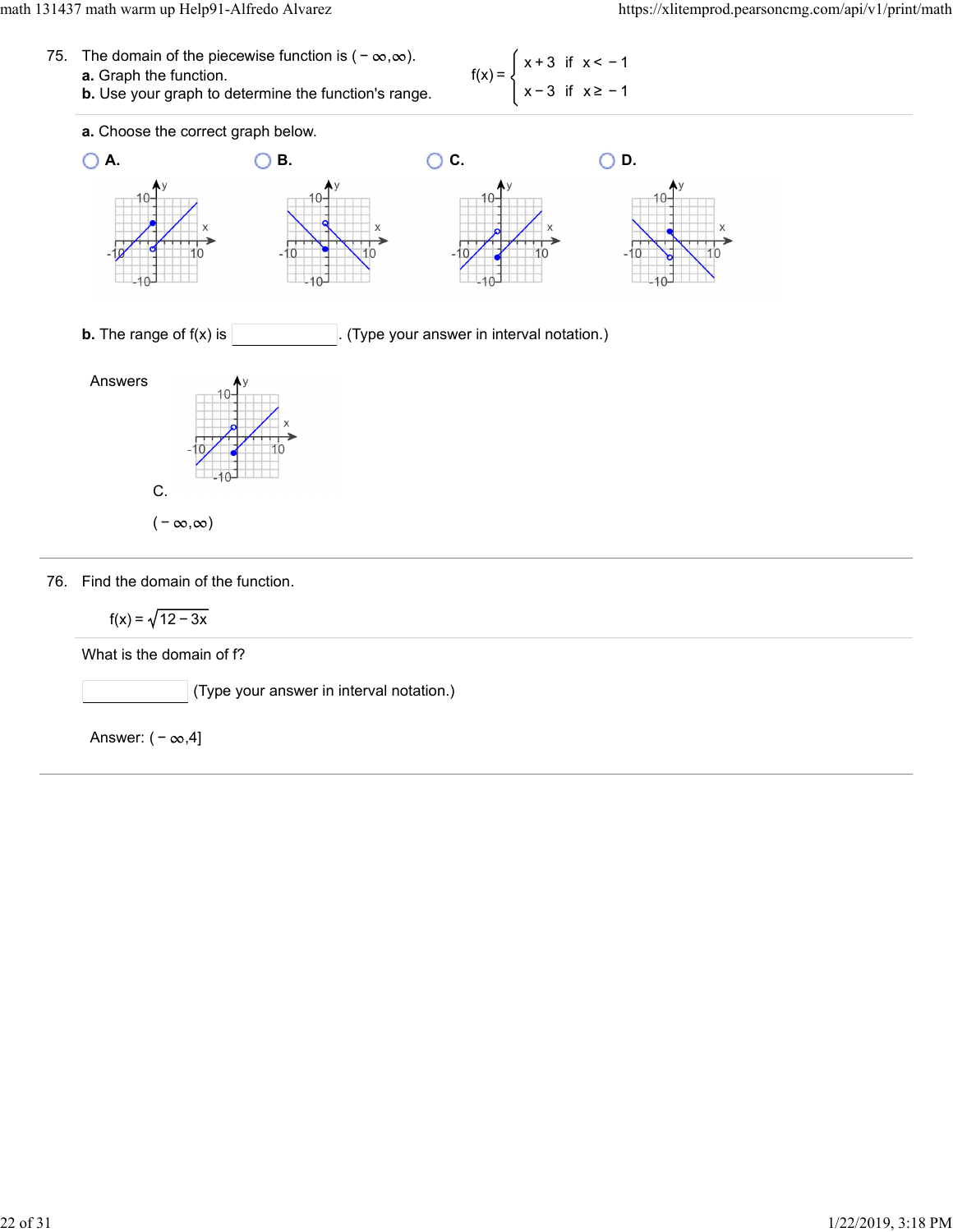77. First find f + g, f – g, fg and 
$$
\frac{f}{g}
$$
. Then determine the domain for each function.

$$
f(x) = 3x^2 + 28x + 32, g(x) = x + 8
$$

$$
(f+g)(x) = \boxed{\qquad \qquad} \text{(Simplify your answer.)}
$$

What is the domain of  $f+g$ ?

O 
$$
(-\infty, \infty)
$$
  
\nO  $\left(-\frac{40}{29}, \infty\right)$   
\nO [0,∞)  
\nO  $\left(-\infty, -\frac{40}{29}\right) \cup \left(-\frac{40}{29}, \infty\right)$   
\n(f-g)(x) = (Simplify your answer.)

What is the domain of f-g?

O 
$$
\left(-\frac{40}{29}, \infty\right)
$$
  
O  $\left(-\infty, \infty\right)$   
O  $\left(0, \infty\right)$   
O  $\left(-\infty, -\frac{8}{7}\right) \cup \left(-\frac{8}{7}, \infty\right)$   
(fg)(x) =

What is the domain of fg?

$$
Q = \begin{pmatrix} -\frac{8}{9}, \infty \\ -\frac{8}{9}, \infty \end{pmatrix}
$$
  
\nQ = (-∞, -8)U(-8, ∞)  
\nQ = (−∞, - $\frac{8}{9}$ )U $\begin{pmatrix} -\frac{8}{9}, \infty \\ -\frac{8}{9}, \infty \end{pmatrix}$   
\n
$$
\left(\frac{f}{g}\right)(x) = \boxed{\begin{pmatrix} -\frac{8}{9}, \infty \\ -\frac{8}{9}, \infty \end{pmatrix}}
$$
 (Simplify your answer.)  
\nWhat is the domain of  $\frac{f}{g}$ ?\n
$$
\left(-8, \infty\right)
$$
  
\nQ = (−8, ∞)  
\nQ = (−∞, −8)U(-8, ∞)  
\nQ = (0, ∞)  
\nQ = (−∞, ∞)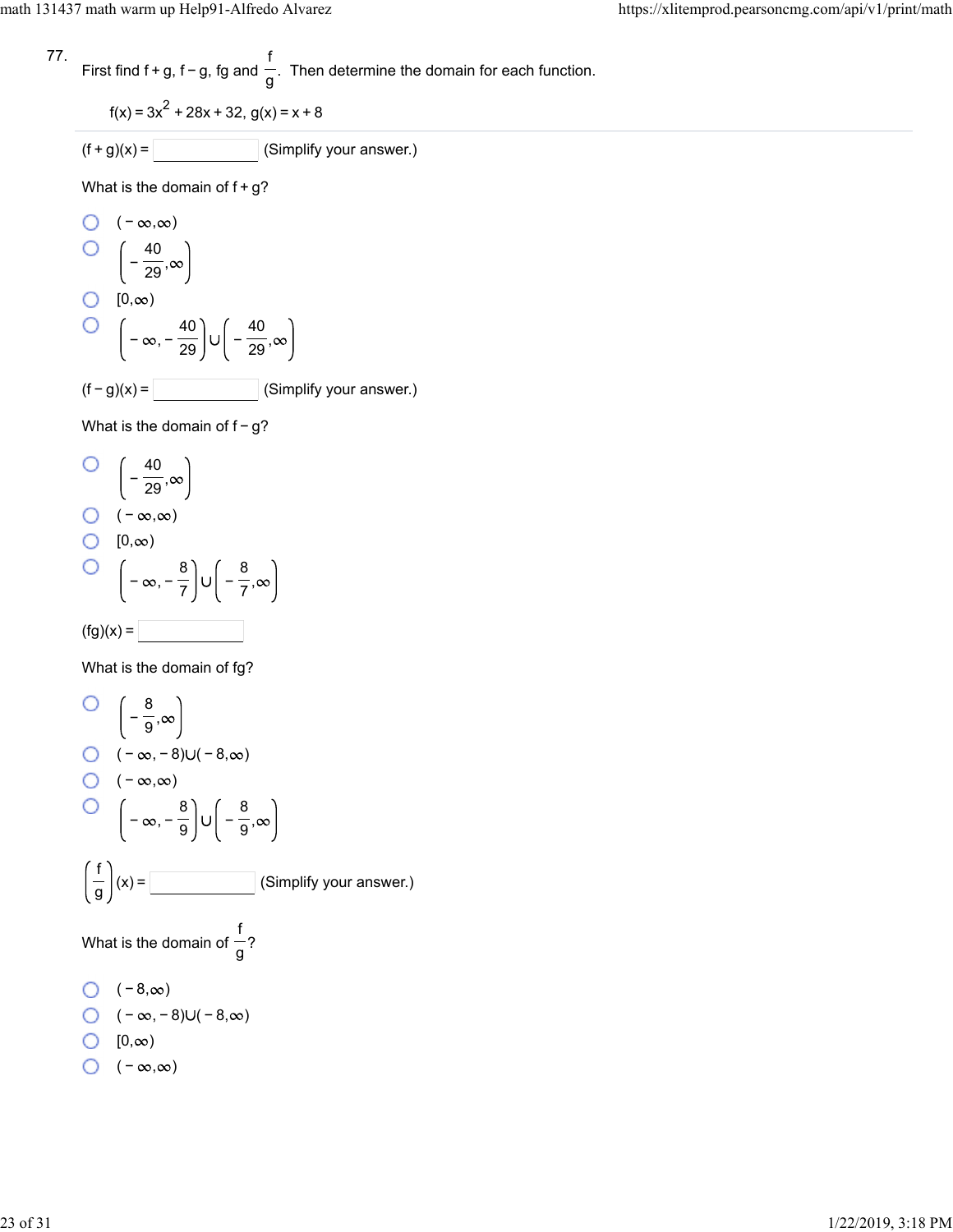Answers 
$$
3x^2 + 29x + 40
$$
  
\n $(-\infty, \infty)$   
\n $3x^2 + 27x + 24$   
\n $(-\infty, \infty)$   
\n $3x^3 + 52x^2 + 256x + 256$   
\n $(-\infty, \infty)$   
\n $3x + 4$   
\n $(-\infty, -8) \cup (-8, \infty)$ 

78. For f(x) = 2 – x and g(x) = 4x<sup>2</sup> + x + 4, find the following functions.



7

79. Find the distance between the pair of points.

| $(8,2)$ and $(20,11)$ |  |
|-----------------------|--|
|                       |  |

|                      | The distance between the points is<br>units.                    |  |  |
|----------------------|-----------------------------------------------------------------|--|--|
|                      | (Round to two decimal places as needed.)                        |  |  |
|                      | Answer: 15                                                      |  |  |
| 80.                  | Find the midpoint of the line segment with the given endpoints. |  |  |
| $(4,2)$ and $(10,6)$ |                                                                 |  |  |
|                      | The midpoint of the segment is $ $                              |  |  |
|                      | (Type an ordered pair.)                                         |  |  |
|                      | Answer: (7,4)                                                   |  |  |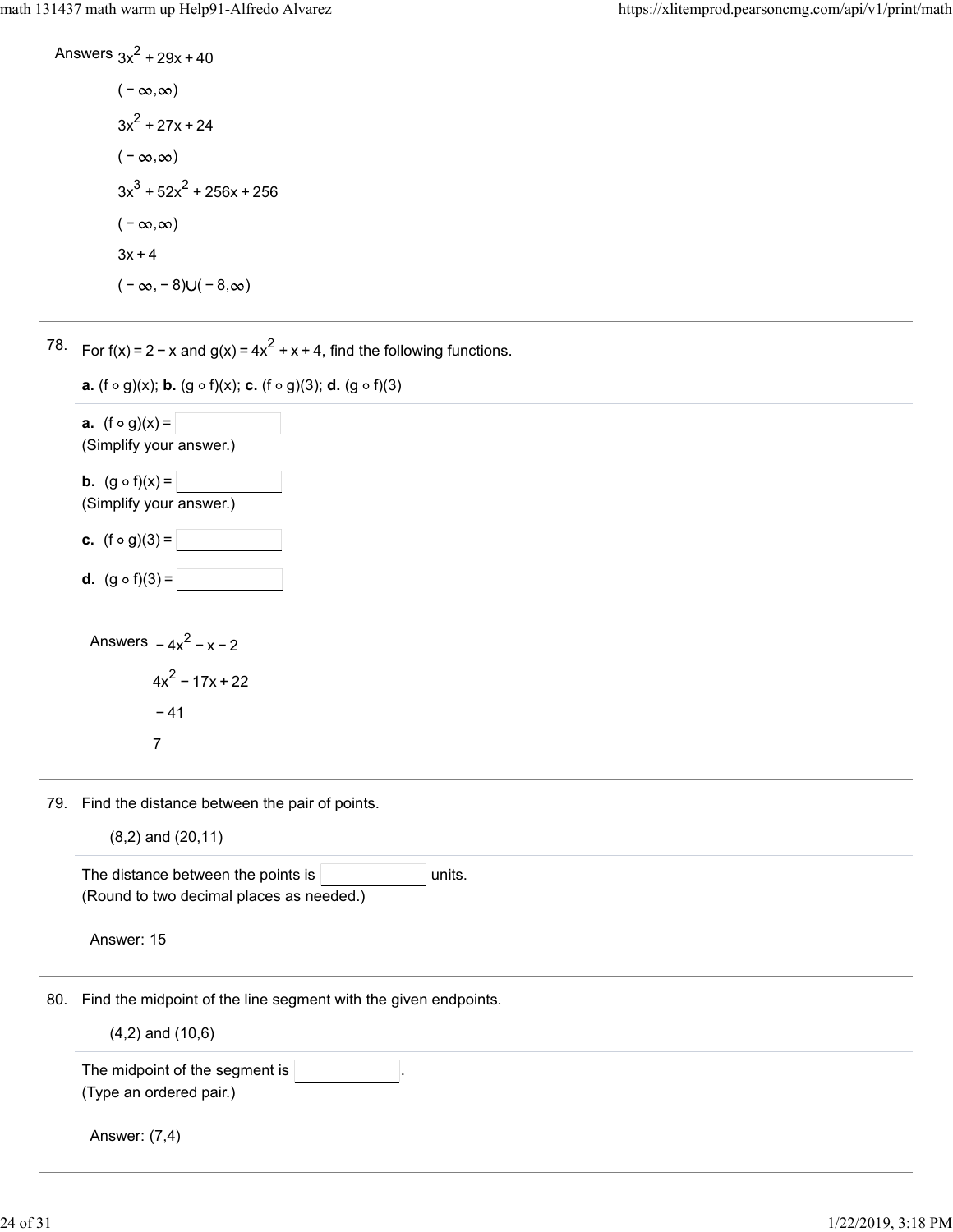The graph of a quadratic function is given. Select the function's equation from the choices given.



Choose the correct equation below.

\n- **O A.** 
$$
f(x) = (x + 4)^2 + 2
$$
\n- **O B.**  $f(x) = (x - 4)^2 - 2$
\n- **O C.**  $f(x) = (x + 4)^2 - 2$
\n- **O D.**  $f(x) = (x - 4)^2 + 2$
\n

Answer:  $D. f(x) = (x - 4)^{2} + 2$ 

#### 82.





Answer:  $A. f(x) = x^2 - 2x + 1$ 

83. In the following exercise, find the coordinates of the vertex for the parabola defined by the given quadratic function.

$$
f(x) = 3x^2 + 18x + 8
$$

The vertex is  $\vert$  (Type an ordered pair.)

Answer: ( − 3, − 19)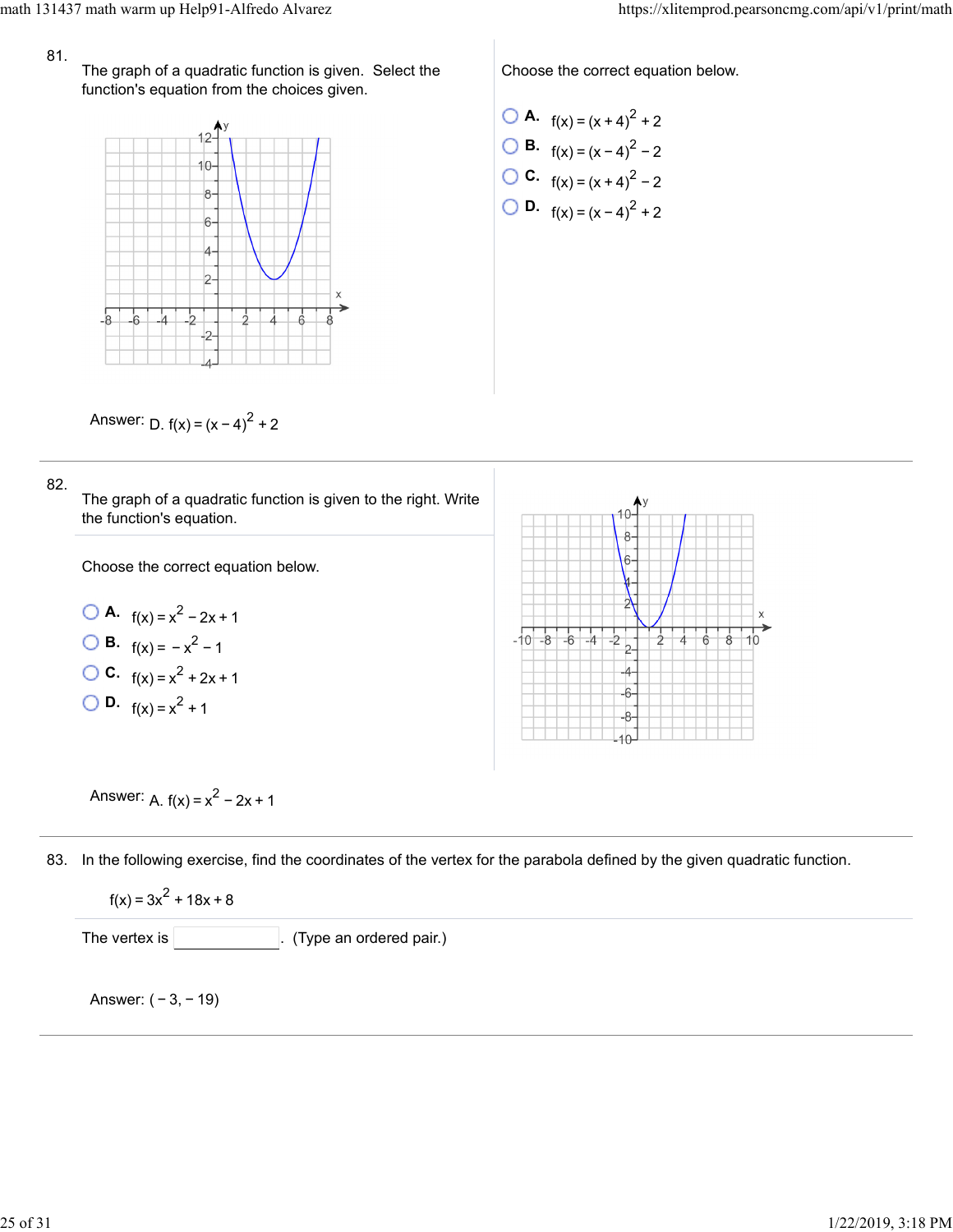84. In the following exercise, find the coordinates of the vertex for the parabola defined by the given quadratic function.

|     | $f(x) = 2x^2 + 12x + 9$                                                                      |  |  |
|-----|----------------------------------------------------------------------------------------------|--|--|
|     | The vertex is<br>(Type an ordered pair.)                                                     |  |  |
|     | Answer: $(-3, -9)$                                                                           |  |  |
| 85. | Find the coordinates of the vertex for the parabola defined by the given quadratic function. |  |  |
|     | $f(x) = -x^2 + 2x + 10$                                                                      |  |  |
|     | The vertex is<br>(Type an ordered pair.)                                                     |  |  |
|     | Answer: (1,11)                                                                               |  |  |
| 86. | Find the coordinates of the vertex for the parabola defined by the given quadratic function. |  |  |
|     | $f(x) = -x^2 - 10x + 7$                                                                      |  |  |
|     | The vertex is<br>(Type an ordered pair.)                                                     |  |  |
|     | Answer: $(-5,32)$                                                                            |  |  |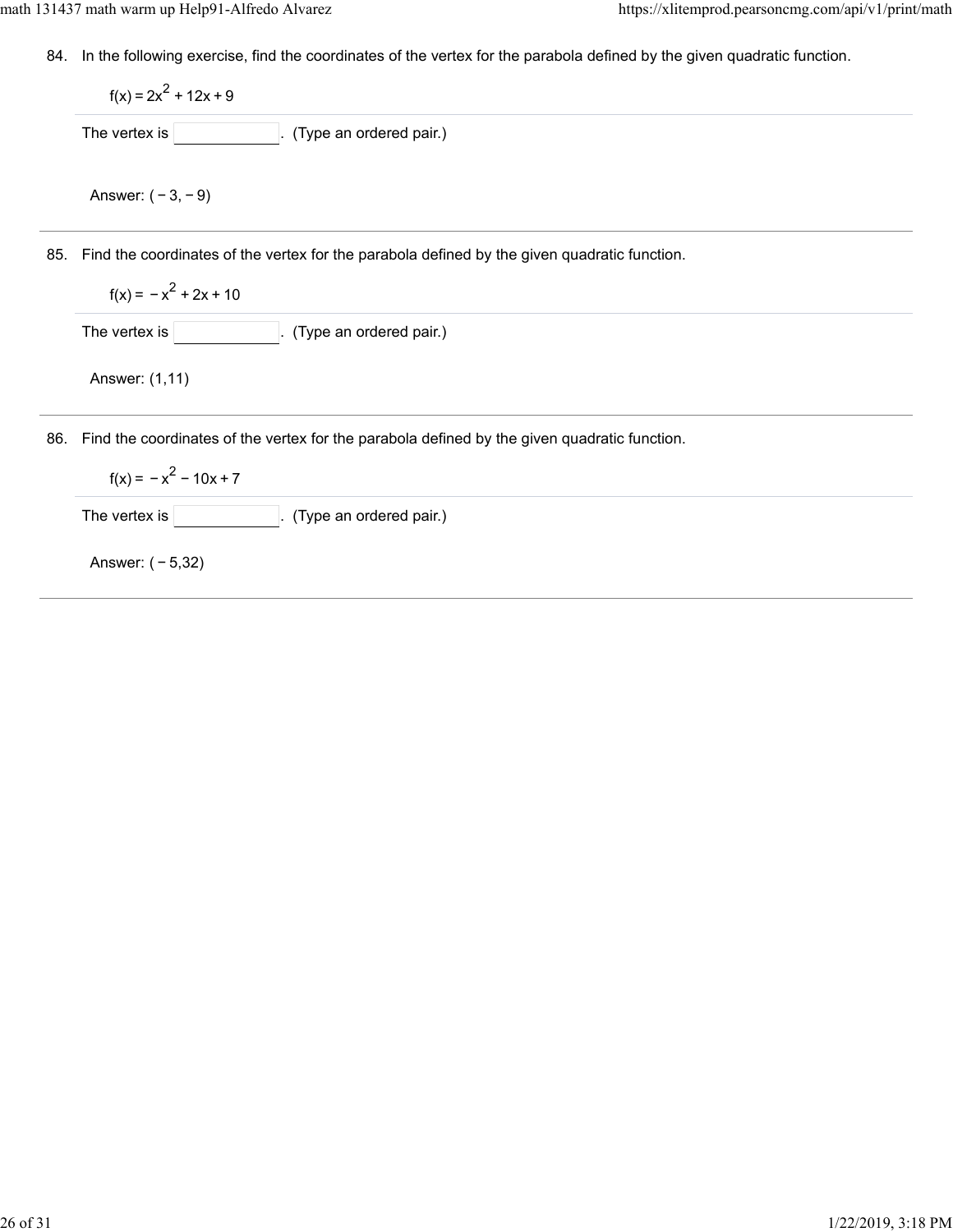Use the vertex and intercepts to sketch the graph of the quadratic function. Give the equation of the parabola's axis of symmetry. Use the graph to determine the domain and range of the function.

$$
f(x) = (x - 1)^{2} - 4
$$

Use the graphing tool to graph the function. Use the vertex and one of the intercepts when drawing the graph.







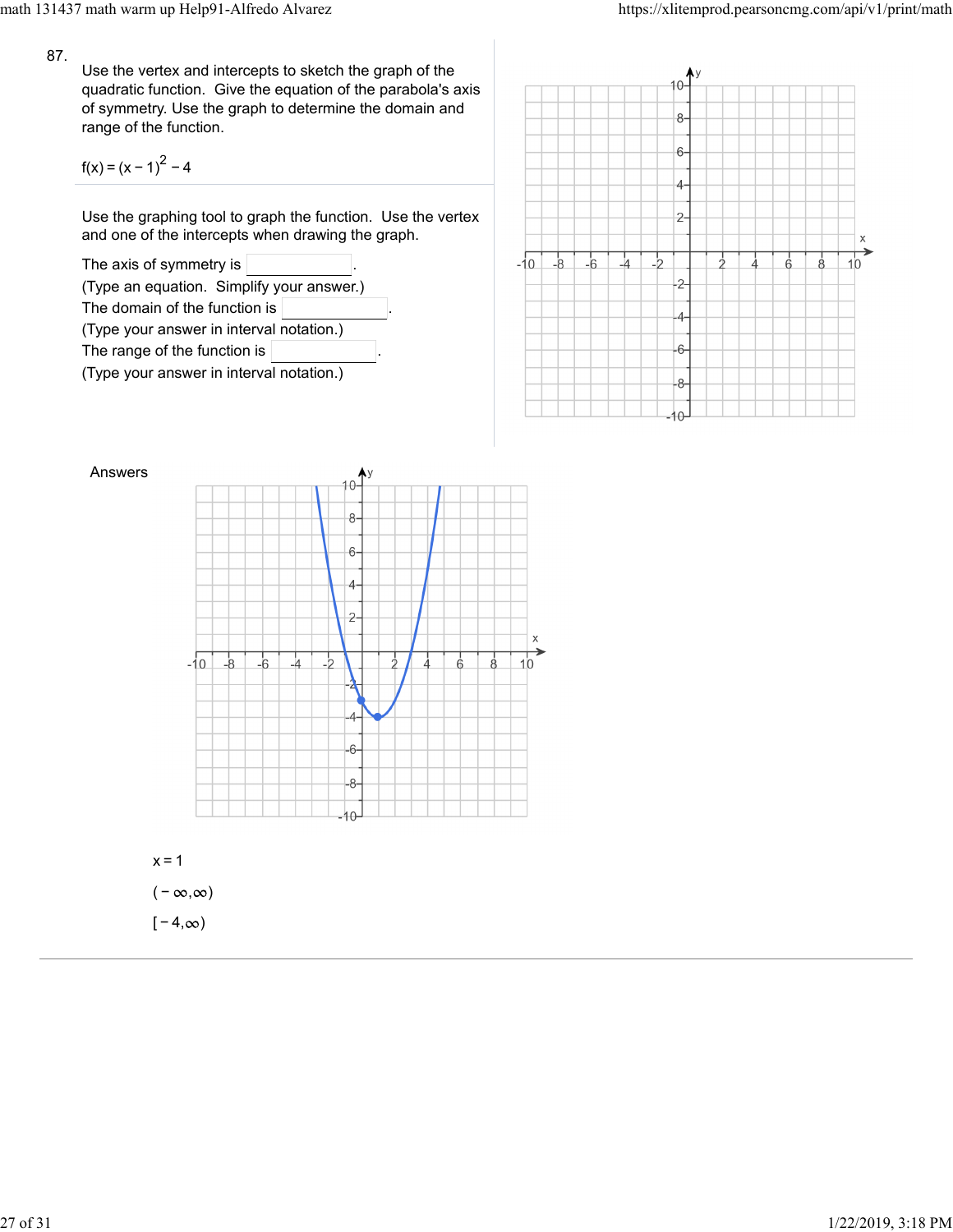Use the vertex and intercepts to sketch the graph of the quadratic function. Give the equation of the parabola's axis of symmetry. Use the graph to determine the domain and range of the function.

$$
f(x) = (x + 3)^{2} - 4
$$

Use the graphing tool to graph the function. Use the vertex and one of the intercepts when drawing the graph.







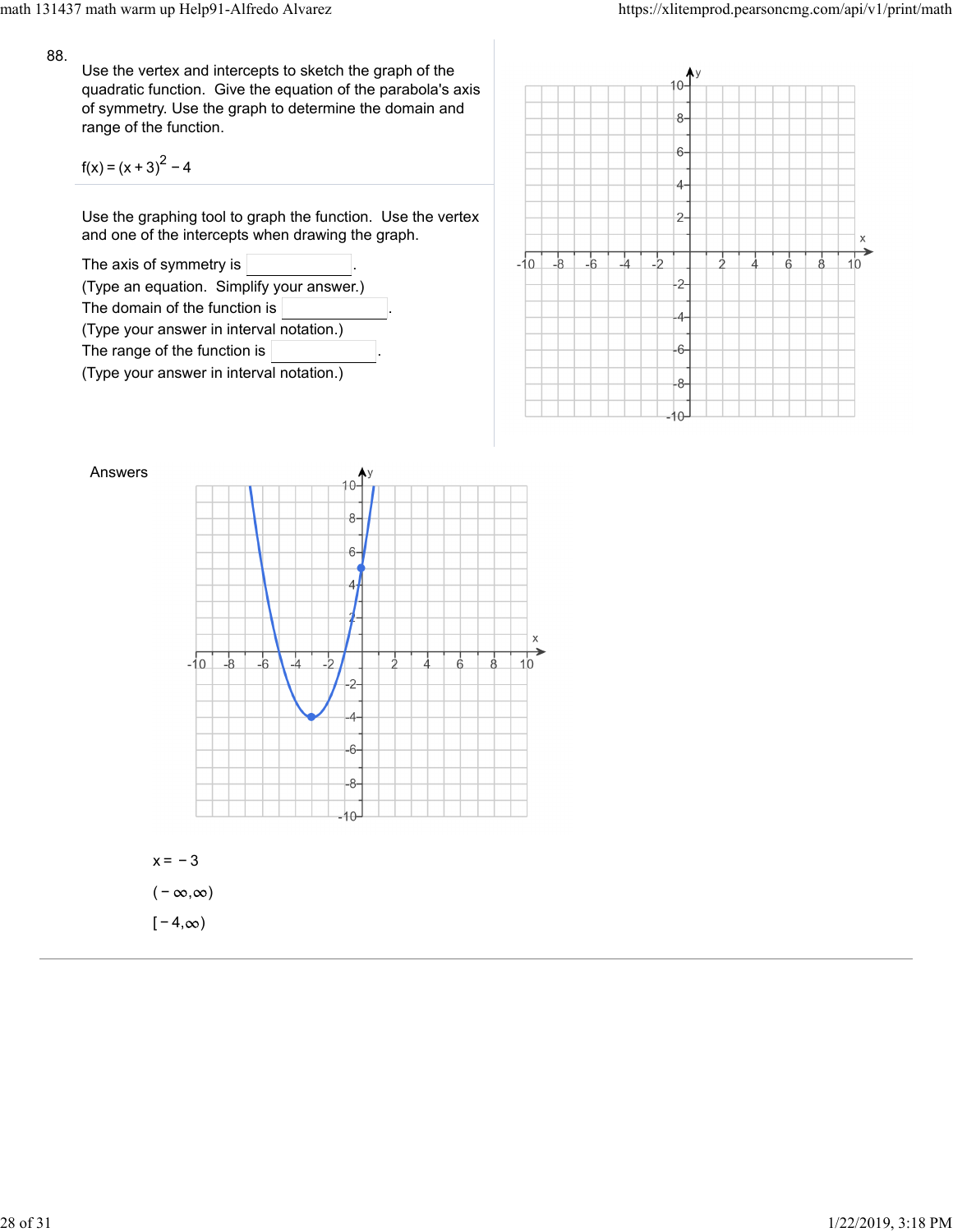Use the vertex and intercepts to sketch the graph of the quadratic function. Give the equation for the parabola's axis of symmetry. Use the parabola to identify the function's domain and range.

 $f(x) = (x - 3)^{2} + 1$ 

Use the graphing tool to graph the equation. Use the vertex and the y-intercept when drawing the graph.

| The axis of symmetry is $ $               |  |
|-------------------------------------------|--|
| (Simplify your answer. Type an equation.) |  |

Identify the function's domain.

The domain is (Type the answer in interval notation.)

Identify the function's range.

The range is  $|$ 

(Type the answer in interval notation.)

Answers



 $x=3$ 

 $(-\infty, \infty)$ 

 $[1, \infty)$ 

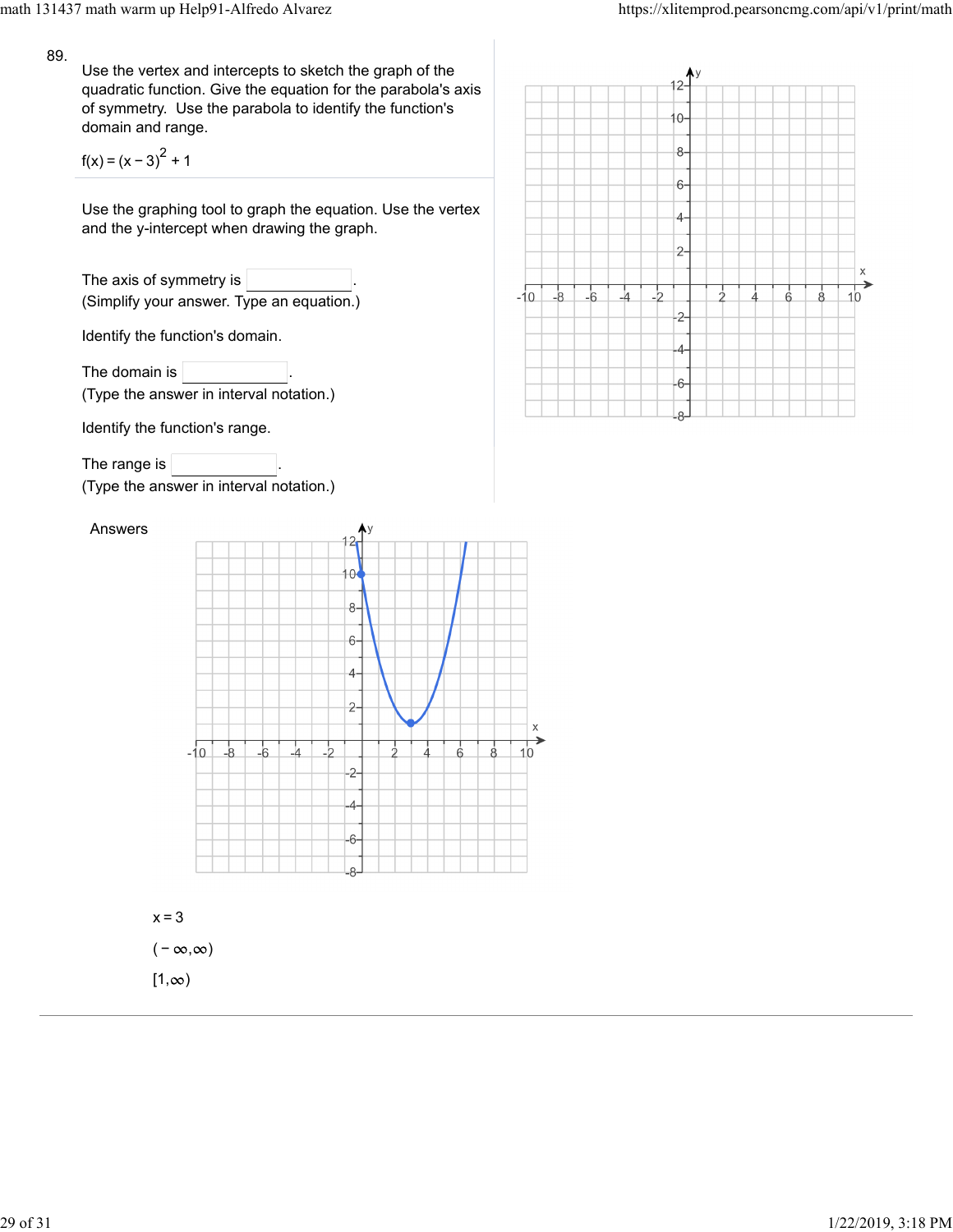Use the vertex and intercepts to sketch the graph of the quadratic function. Give the equation of the parabola's axis of symmetry. Use the graph to determine the function's domain and range.

 $f(x) = x^2 + 4x - 5$ 

Use the graphing tool to graph the equation. Use the vertex and one of the intercepts when drawing the graph.

The axis of symmetry is (Type an equation.) The domain of f is  $\sqrt{ }$ (Type your answer in interval notation.)

The range of f is  $\sqrt{ }$ (Type your answer in interval notation.)





 $(-\infty, \infty)$  $[-9, \infty)$